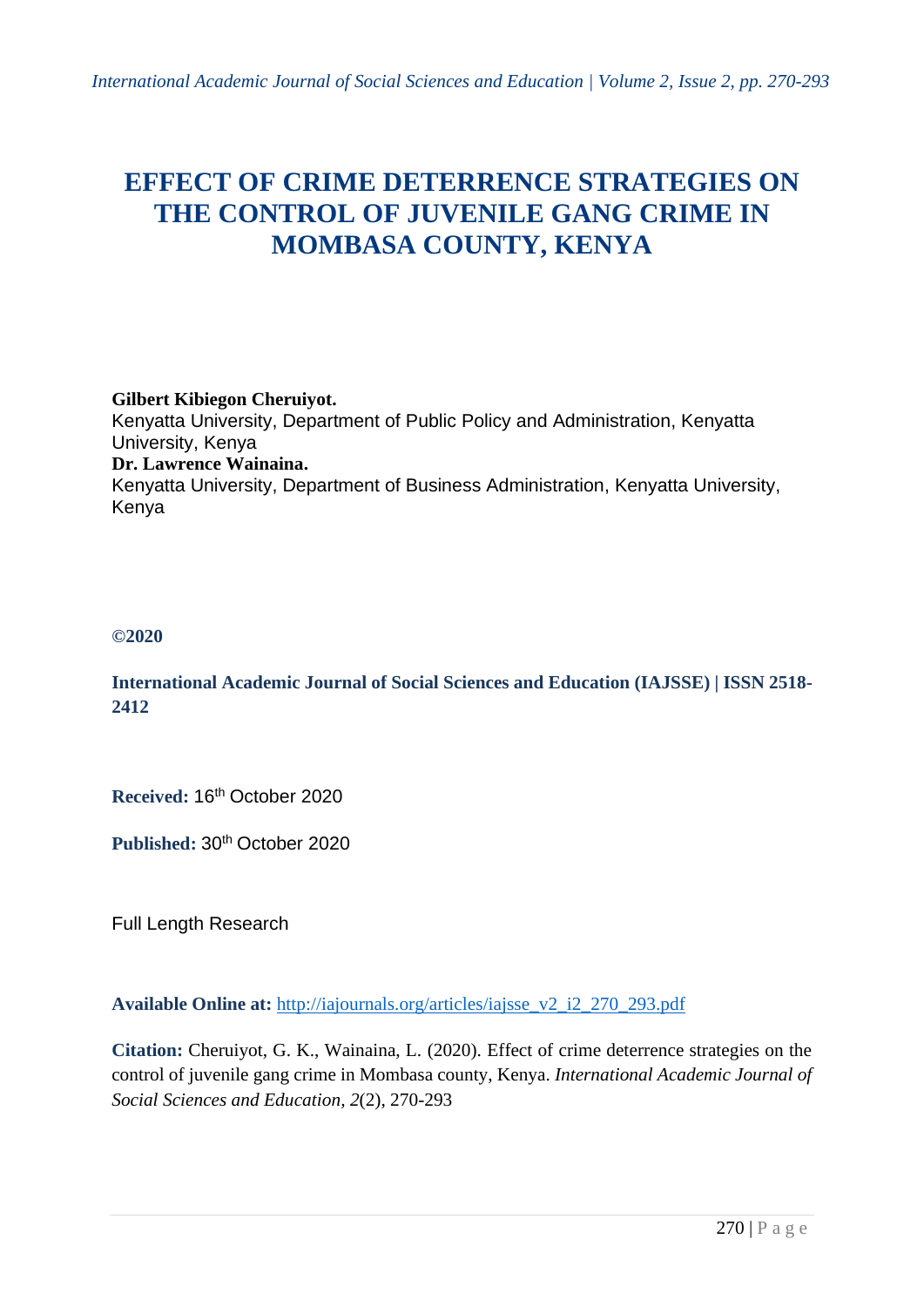# **ABSTRACT**

Mombasa County has seen rapid growth in criminal gangs composed largely of juveniles and who are involved in a wave of criminal activities. The criminal acts carried out by these gangs almost on a daily basis paint a negative picture for the county and hence, the urgent need for finding long lasting solutions to this security challenge. The purpose of this study, therefore, was to assess the effect of crime deterrence strategies on the control of juvenile gang crime in Mombasa County, Kenya. The study sought to establish the effect of community policing and public surveillance systems on the control of juvenile gang crime in Mombasa County, Kenya. The study was anchored on the social disorganization theory, general strain theory and the routine activities theory. The study adopted a mixed methods research design. The study targeted several security stakeholders namely security officers, community policing officials, as well as officers from the correctional/rehabilitation centres within three sub counties in the county namely Kisauni, Mvita and Likoni sub counties. Primary data collected using a semi-structured questionnaire and interview schedules was used. The qualitative data collected was analyzed using content analysis while for the quantitative data, both descriptive and inferential analysis were undertaken. A multiple linear regression model was used to show the relationship between crime deterrence strategies and control of juvenile gang crime in Mombasa County. The statistical package for social sciences was the main data analysis software used. The study established that the crime deterrence strategies considered in this study namely community policing and public surveillance systems had a positive significant effect on the control of juvenile gang crime in Mombasa County. It was noted that community policing was the strategies implemented to larger extent and also had the greatest effect on the control of this crime in the county. The study concluded that if the control of juvenile gang crime in Mombasa County was to be improved, enhanced efficiency and effectiveness in the implementation of different crime deterrence strategies needed to prioritized. The study also concluded that the control of juvenile gang crime in Mombasa County when assessed based on different indicators can be generally rated as average and this crime continued to be a threat to security in the county. The study recommended that the government through the Ministry of Interior and National Coordination should also consider increasing the budgetary allocations towards the facilitation of community policing programs and initiatives. More budgetary allocations were also required from the Ministry to lay the proper structures needed to facilitate the efficient implementation of public surveillance systems in the county.

# **INTRODUCTION**

Worldwide, the issue of crimes committed by juveniles has become a pressing concern and has great impacts on economies, health, social wellbeing, and governance (Bosiakoh & Paul, 2010). Juvenile crime is mainly committed by persons aged between 13 to 17 years, but this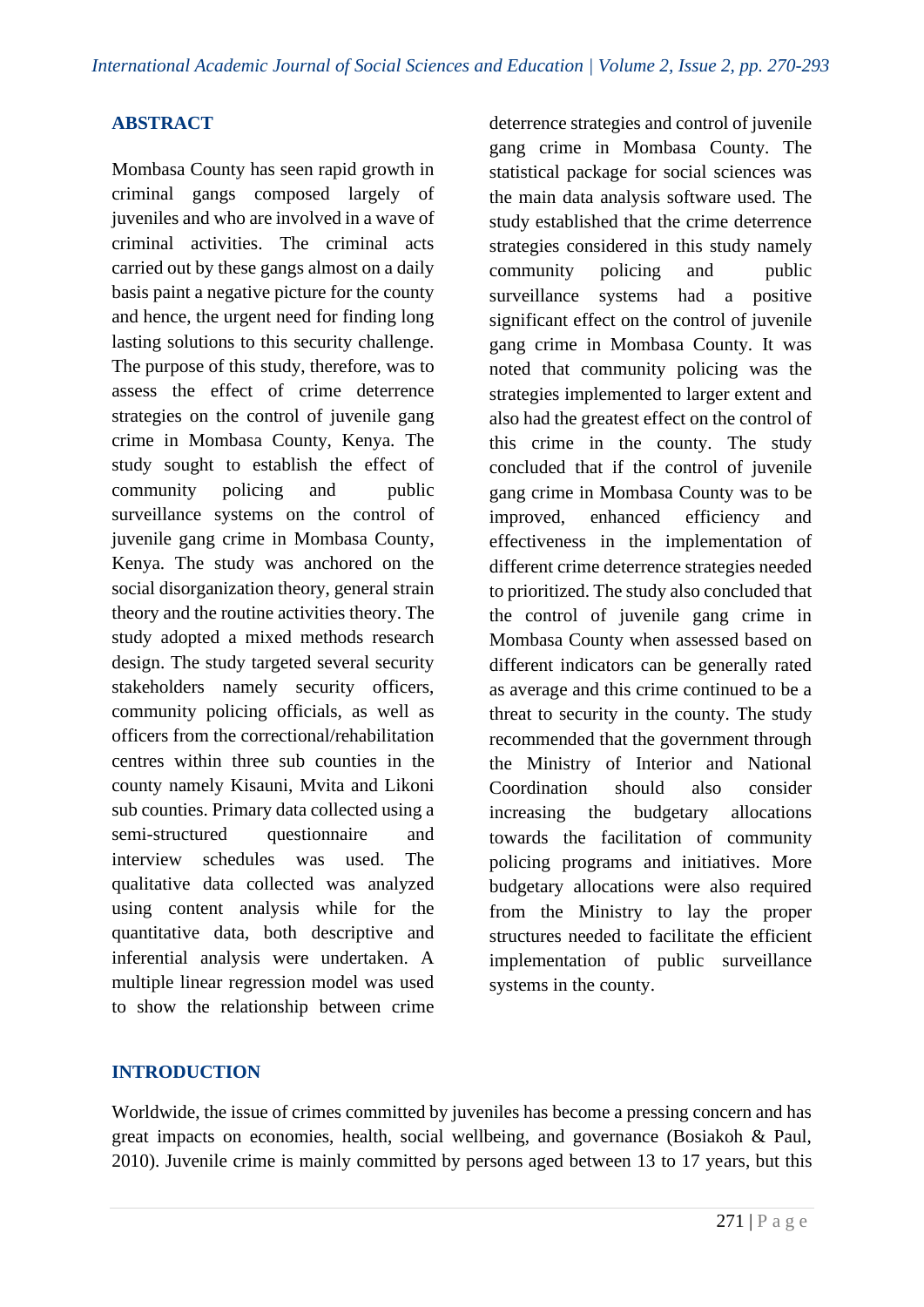varies across nations. Juveniles are considered a very aggressive group of people and are able to execute murders, provocative assaults, raping forcefully and robberies (Ngutu, 2014). These groups go to an extent of engaging in crimes which are highly organized, such as arson, burglary, theft and stealing of motor vehicles.

The trend of persons engaging in crimes in the United States according to Stolzenberg, and D'Alessio (2008), rises sharply at the start of adolescence stage, peaks at its later stage but thereafter shows a steady drop. According to Levitt and Lochner (2011), there is a five times more likelihood that an 18-year-old will be arrested for crimes related to property as compared to a 35-year-old having committed violent crimes, with the ratio being 2:1. When adolescents gang up, they tend to rape people, attack their tutors, fire at people and are remorseless when caught (Schmalleger & Bartollas, 2011).

The culture of carrying knives among delinquent teenagers in United Kingdom has led to more damages and deaths as compared to situations where gunshots are involved (Silvestri, Oldfield, Squires & Grimshaw, 2009). There has been a tremendous increase in the trend of gangs of criminals involving young people in Africa since 1980 as a result of globalized economies and advancement of communication technologies across the world (Reyes & Curry-Stevens, 2014). Situations facilitating such an increase include political, economic and social instability in countries such as Nigeria, Liberia and Ghana. This criminality trend, according to a global survey by UN Habitat in 2009, has prolonged particularly in African cities.

Crime deterrence is very essential not just for the sole purpose of leading to low rate of crime, but it is also cheap, which is relative to incapacitation (Chalfin & McCrary, 2017). Those who do offences are blocked from doing crime and need not be identified, captured or judged in any way. Therefore, the first priority is to assess the extent to which probable offenders have been deterred by a given strategy through intensified policing. According to Ratcliffe (2016), the evolution of crime is tied to ever changing social order in the world and security agencies have to undertake a number of crime deterrence strategies to match the evolving trends of crime resulting from the technological advancements such as social media and mobile networking.

# **Statement of the Problem**

According to the Crime, Violence and Prevention Project funded by the World Bank in 2017, gangs composed largely of juveniles going by several names, some with youngest members aged 11 years, or even 7 years old were involved in wave criminal activities in Kenya. While carrying knives and some using "bugizi" (the date-rape drug Rohypnol) to give them 'courage and confidence', these gangs engaged in all manner of crimes such as extortion, petty theft (the crime of stealing something that does not have a high value), bag snatching, pick pocketing and so on, alongside drug abuse (Mkutu et al., 2017). The report revealed that some of these juveniles had acquired a reputation for sexual assault in the form of sucking women's breasts if they did not have valuables or money.

Several accounts had been given pertaining to the criminal activities some involving violence undertaken by criminal gangs in Mombasa County. The attacks by the two gangs in Old Town where they had beaten, robbed and stabbed their victims had led to the US embassy sending an advisory to their citizens not to visit the area, especially at night (Ahmed & Atieno, 2016).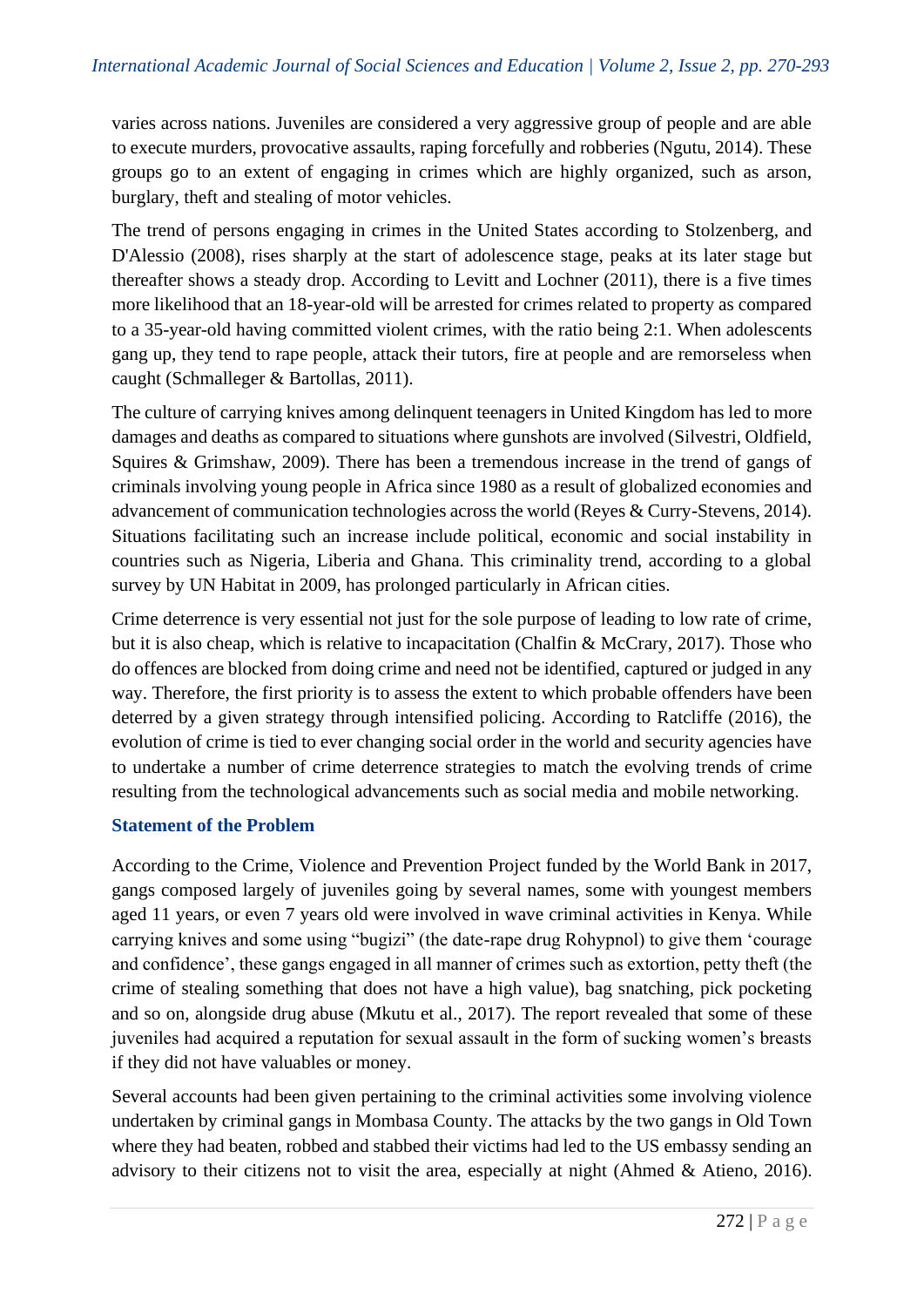Another case was also reported in February 2018, where about 20 youth armed with metal rods and machetes stormed a funeral service in Mishomoroni and stole from the mourners. They also attacked residents and shop owners, injuring at least six people (Ahmed, 2018).

Several members had been arrested and others killed by the police. The Securex Monthly Security Briefing in 2016 pointed out that in December 2015, 50 youth ranging from 12-17 years were arrested in Kisauni Constituency of Mombasa County and that, they were linked to the infamous Wakali Kwanza gang which executed their crimes in broad daylight. In 2017, in Likoni, 3 youths described as aged less than 20 years and belonging to a local gang were executed by members of the public after they committed violent robbery from a shop in the area (Mkongo, 2017). In the same year, four gang leaders of Wakali Kwanza and Wakali Wao were shot in a police operation, a fifth leader was killed by a mob while 10 gang leaders were arrested (Ahmed, 2017a). This study therefore sought to bridge the existing knowledge by assessing the effect of crime deterrence strategies on the control of juvenile gang crime in Mombasa County, an area where organized criminal gangs involving juveniles had posed an unending challenge to both the County and National security systems.

#### **Objectives of the Study**

The study sought to achieve the following specific objectives;

- i. To determine the effect of community policing on the control of juvenile gang crime in Mombasa County.
- ii. To examine the effect of public surveillance systems on the control of juvenile gang crime in Mombasa County.

#### **Research Questions**

- i. What is the effect of community policing on the control of juvenile gang crime in Mombasa County?
- ii. What is the effect of public surveillance systems on the control of juvenile gang crime in Mombasa County?

# **LITERATURE REVIEW**

# **Theoretical Framework**

# **Social Disorganization Theory**

This theory was advanced by Shaw and McKay (1942). This theory is founded on the premise that communities that are disorganized experience crime since they lead to the emergence of break downs in informal social controls and also the culture of crime. These communities do not have the collective ability to crack down on crime and disorder. Through the use of spatial maps to study the residential locations of juveniles termed as Chicago courts, Shaw and McKay found that crime rates were unevenly distributed across time and space within the city. In contrast, there was a tendency for crime to be robust in specified areas of the town, and prominently, continued to be fairly stable within diverse areas in spite of the populations which change continuously in particular areas. It can therefore, be concluded that crime may be part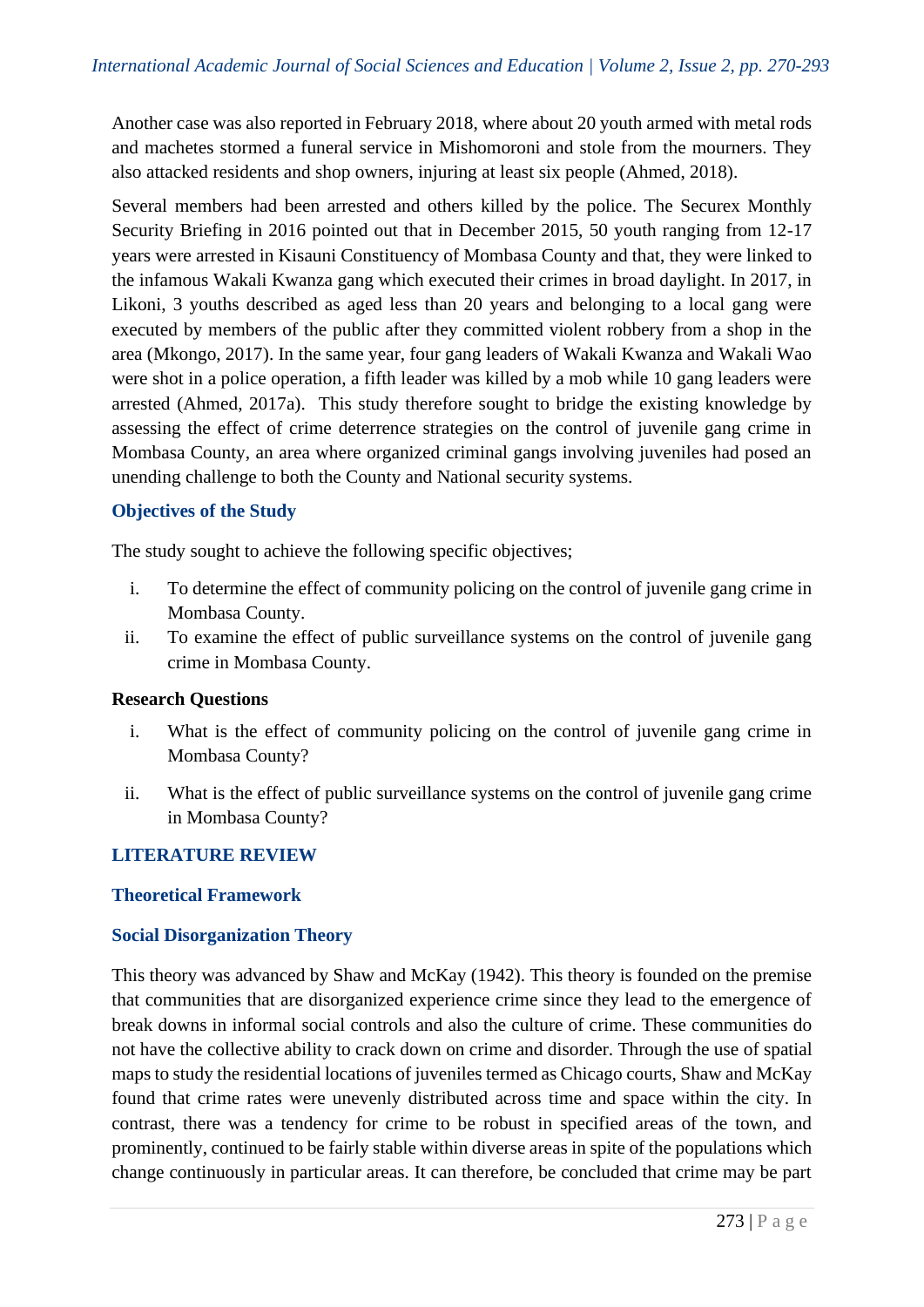of the dynamics in neighborhoods and not just the acts of individuals in within the community (Cullen & Agnew, 2003).

Adams, Rohe, and Arcury (2005) posited that this theory puts forth a number of solutions that act as the main principles and a basis of theory for almost all community based prevention programs. Great freedom of movement across residents, heterogeneity of the population, poverty, as well as continuous social change result to weakening of the social control of residents of a neighborhood as well as allowing a value system cultivated by crime to develop. In addition, there is transfer of value system to the forth-coming generation by use of contacts among the residents within the neighborhood (Shaw &McKay, 1942). This will result to loss of the collective ability of neighborhoods to tackle disorder and crime (Brezina, Agnew, Cullen, & Wright, 2004; Sampson & Grove, 1989).

There was a call for agencies to partner with community people in creating sense that the community could handle its own issues and could also provide social controls (Shaw & McKay, 1942). In their project which was constrained in Chicago, they went forth to create programs for recreation and liaised with officials from the criminal justice in finding solutions to youth who were delinquent. The project partly involved the use of residents within the community to give counsel to youth living within their surroundings. Though this theory has no imminent link to community policing, there are some elements they share like use of collaboration and the responsibility of maintaining order which is usually shared with the community (Rose& Clear, 1998). As noted by Peak and Glensor (2004), it is the responsibility of everyone within the community to ensure safety and prevent crime.

With regard to the police, the social disorganization theory provides for them to address petty crimes and disorder but they should consistently work on enhancing the community capacity to exercise non-formal social control (Grossman, 2016). This theory emphasizes on the need to shape societies during the processes of change with the prime objective of creating formal mechanisms of social control within communities and not solely the increase of police enforcements (Lawrence & McCarthy, 2013). This organization can be through having talks with owners of local businesses to assist in singling out their issues and concerns, offering of security advice to residents through regular visits to their homes, holding routine meetings with the community and helping in the support and organization of groups that have been mandated to keep security (Hess, Orthmann, & Cho, 2013). Hence, this theory formed the foundation of assessing the effectiveness of community policy in deterring juvenile crime.

# **Routine Activities Theory**

This theory forms the foundation for assessing the effect of public surveillance systems on the control of juvenile gang crimes in Mombasa County. The use of CCTV is capable of adjusting behavior of probable offenders through enhancing surveillance, suggesting that there may be prevention of opportunities upon which crime manifests (Vella, 2013). This actually corresponds with Felson's theoretical approach of routine activities. Based on this theory, for a crime to happen, there must be an interaction among three important elements. Cohen and Felson (1979) argue that, there ought to be (1) an offender who is motivated, and (2) have a preferred target, (3) a proper place and time with lack of parental guardianship. These form a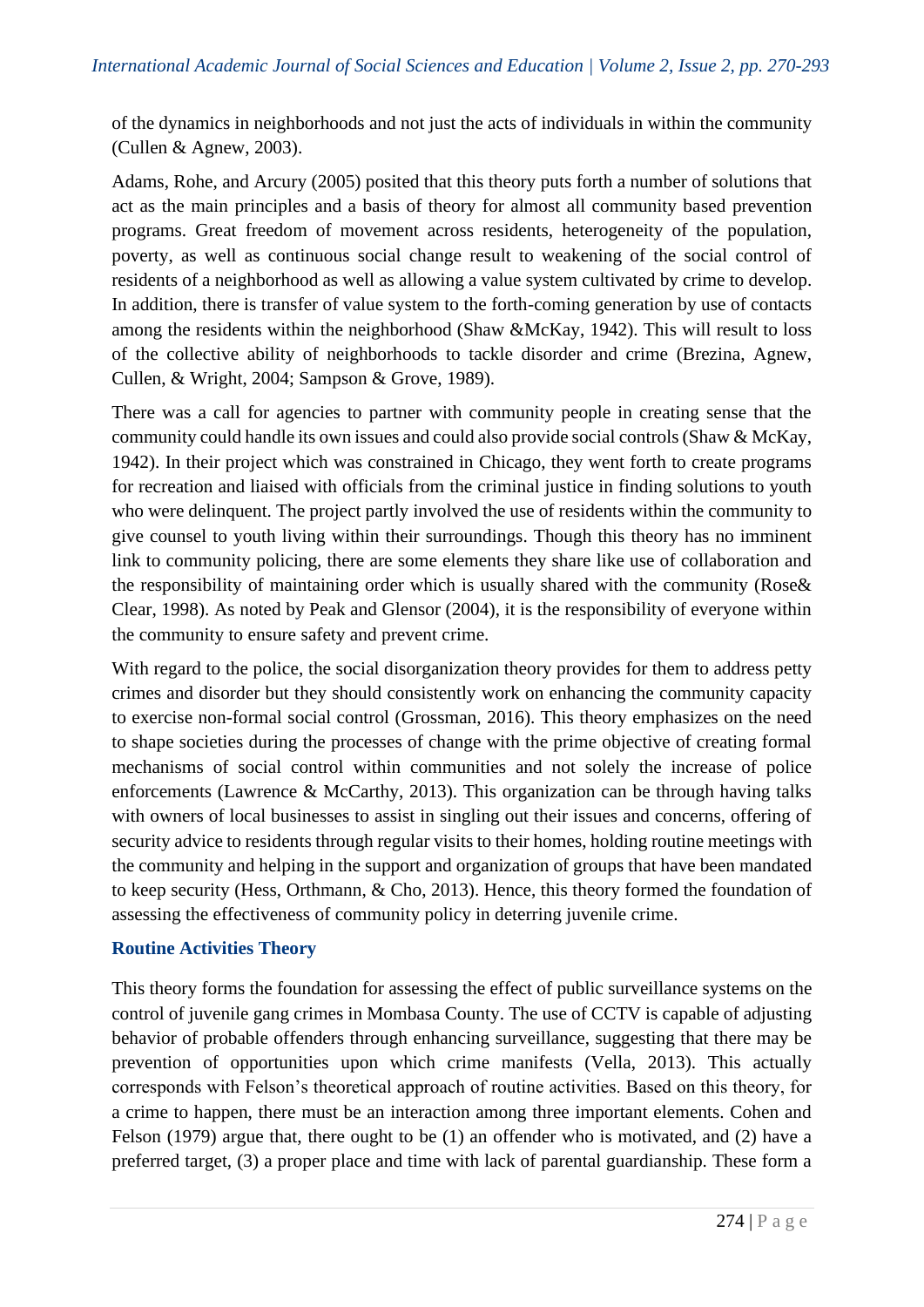triangle of crime where crime thrives, and upon which it becomes functionless on removal of one element, thus preventing crime.

The approach initially focused on how decrease in parental monitoring put the targets in a vulnerable state. According to Cohen and Felson (1979), there has always been an existence of offenders who are highly encouraged and also availability of the appropriate targets. What then leads to increased crime scenes is the issue of a decreased capability of guardians as a result of changing patterns of societal activities and advancements in technology. In accordance with this view, the only way of preventing crimes is by adequately guarding those who are being targeted when they face potential offenders.

Eck (1995) has advanced on this theory by noting that crime can be inhibited through a third group of persons, that is, those managing places. According to him, places having weak and negligent management systems pave way for criminal opportunities as compared with those areas with strong and more vigilant management. Thus, since CCTVs effectively reduce crime, then they can be used as managers in case of criminal events. Additionally, Philips (1999) states that there should be minimized offences upon the targets in cases where CCTV act as a guardian. Such include property or personal offences which are tangible and have targeted victims. The use of CCTV as a manager also goes a long way in minimizing overall disorder, offences related to drugs and violations with unspecified victims in the neighborhood (Woodhouse, 2010; Okere, 2012).

Felson (1995) also points out the factor of proximity and he goes on to state that when likely offenders are closer to the suppressor, there is more chance that they may be influenced to commit that particular offence. This is a point that should be stressed by ensuring that those people who stay closer to those likely to do crime have been adequately covered through stringent community policing programs. This can be done by installing CCTV cameras and lighting systems in those areas of the neighborhood which are considered remote and potential hiding points for offenders.

It is good to note that CCTV cameras acts as surveillance and can target a particular location. These can help act as behavioral controllers in places with weakening management posing as suitable targets for criminals. The surveillance can cause displacement of crime but the displacement does not mean that crime is displaced elsewhere. This theory was applicable to this study as it helped the researcher to understand the role played by public surveillance systems in assisting the police who might not be able to patrol or secure all areas where crimes were likely to be happening. With data and video footage on the various activities in different activities, they were able to monitor and respond to cases of disorder such as robberies. Furthermore, the knowledge that residents were being watching while carrying out their activities might instill fear of engaging in criminal activities in areas where police are not present.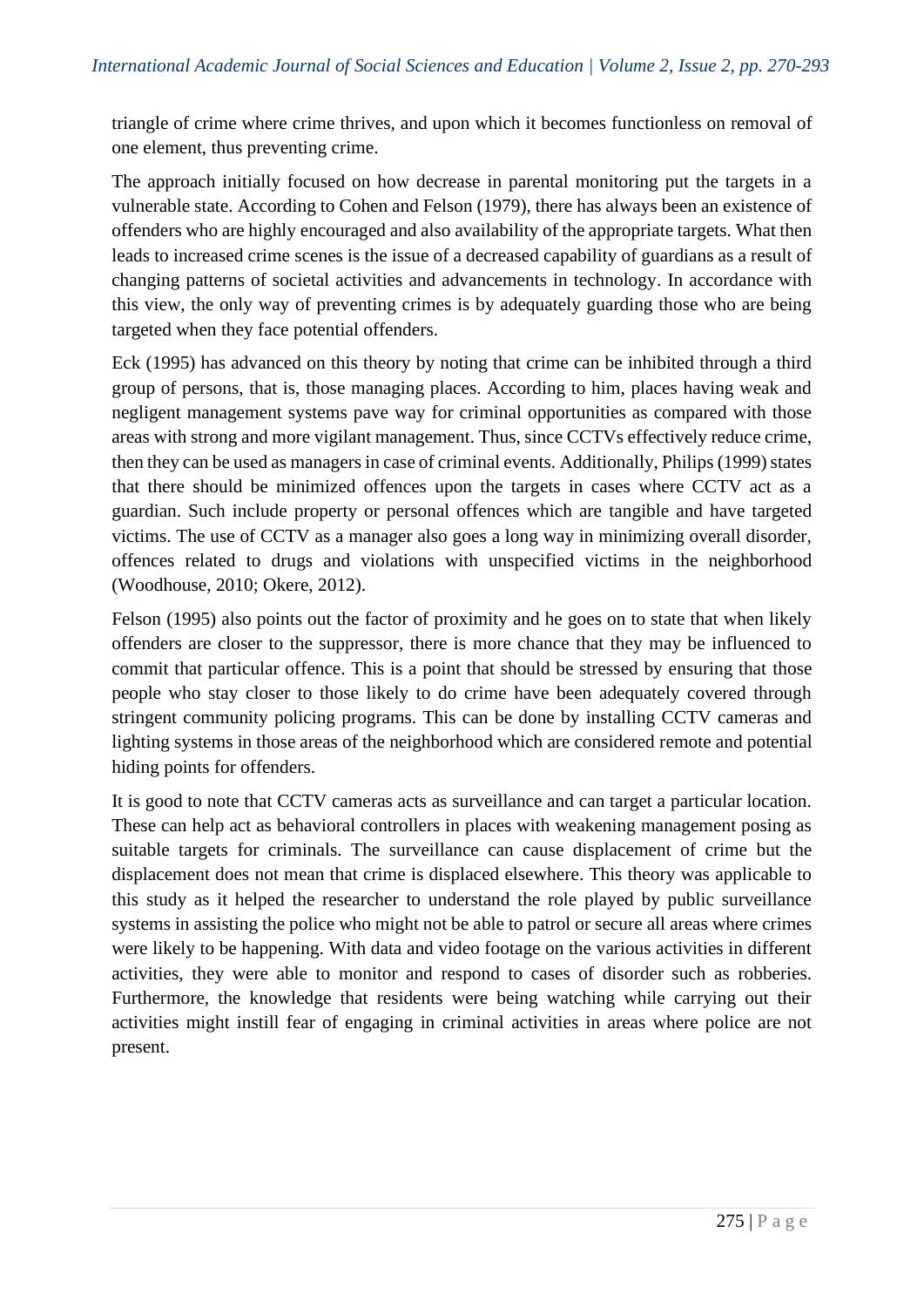# **Empirical Review**

# **Community Policing and Control of Juvenile Gang Crime**

Wanjohi (2014) examined how community policing impacted the reduction of crime while paying attention to the county government of Machakos. A descriptive survey research design was used. It was found out that strategies used in preventing crime through community policing like holding regular meetings within the community, patrols and solving of issues done by the police in conjunction with the community, and partnerships between the community and law enforcers were significantly associated with reduced crime incidences across the county. It was noted that this partnership which was viable through sensitizing of the locals, sharing of information, enhancement of positive interactions, building of confidence and trust which was made easy through holding of forums between the police and the community, and mini-stations which were made accessible to the locals assisted in reducing cases of crime. The provision of hotline numbers to members of the community as a strategy of preventing crime helped in the reporting of crime incidences. It was further noted that police-community partnership in solving of problems through hotspot mapping, identifying problems facing the community, analyzing of the issue, establishing possible solutions, and appropriate execution of the stated solutions were relevant in reducing the rates of crime within Machakos County.

Mwaniki (2016) scrutinized the role played by community policing in hindering criminal acts in Kirinyaga County. The study relied on a mixed methods research design. The study revealed that community policing via joint police-community patrols, appointment of vigilante groups as well as community courts helped in preventing crime in the county. The study found that community controls complemented the local police unit in ensuring security within communities while community traditional courts were crucial in the resolution of disputes which helped in curbing the crimes occurring as a result of retaliations and these were cost effective. The study further established that vigilante groups were engaged in night patrols which helped in countering any form of insecurity and crime happenings in the county especially at night. The study found that community-police partnerships were crucial in assisting the police to liaise with the community in their push for common goals and that there was communal participation in unraveling the problem of crime just like the police. Additionally, community policing helped the community to become familiar with common criminal trends resulting from continuous police notices.

#### **Public Surveillance Systems and Control of Juvenile Crime**

Farrington, Gill, Waples, and Argomaniz (2007) evaluated the influence of closed-circuit television (CCTV) on crime. The study employed quasi-experimental multi-site assessment. A total of 14 CCTVs in areas of residence, town centres, city hospitals and parking lots were assessed. Results pinpointed that crime reduction was effective in situations where CCTVs were installed in car parks within the train station but very ineffective in residential areas and city centres. Despite being effective in case of car theft, they could not satisfactory manage other types of crimes. According to the study, the CCTVs were most effective when placed in conjunction with other interventions like enhancement of the lighting system, use of fences and other security arrangements. Since the stealing of vehicles involved rational decisions rather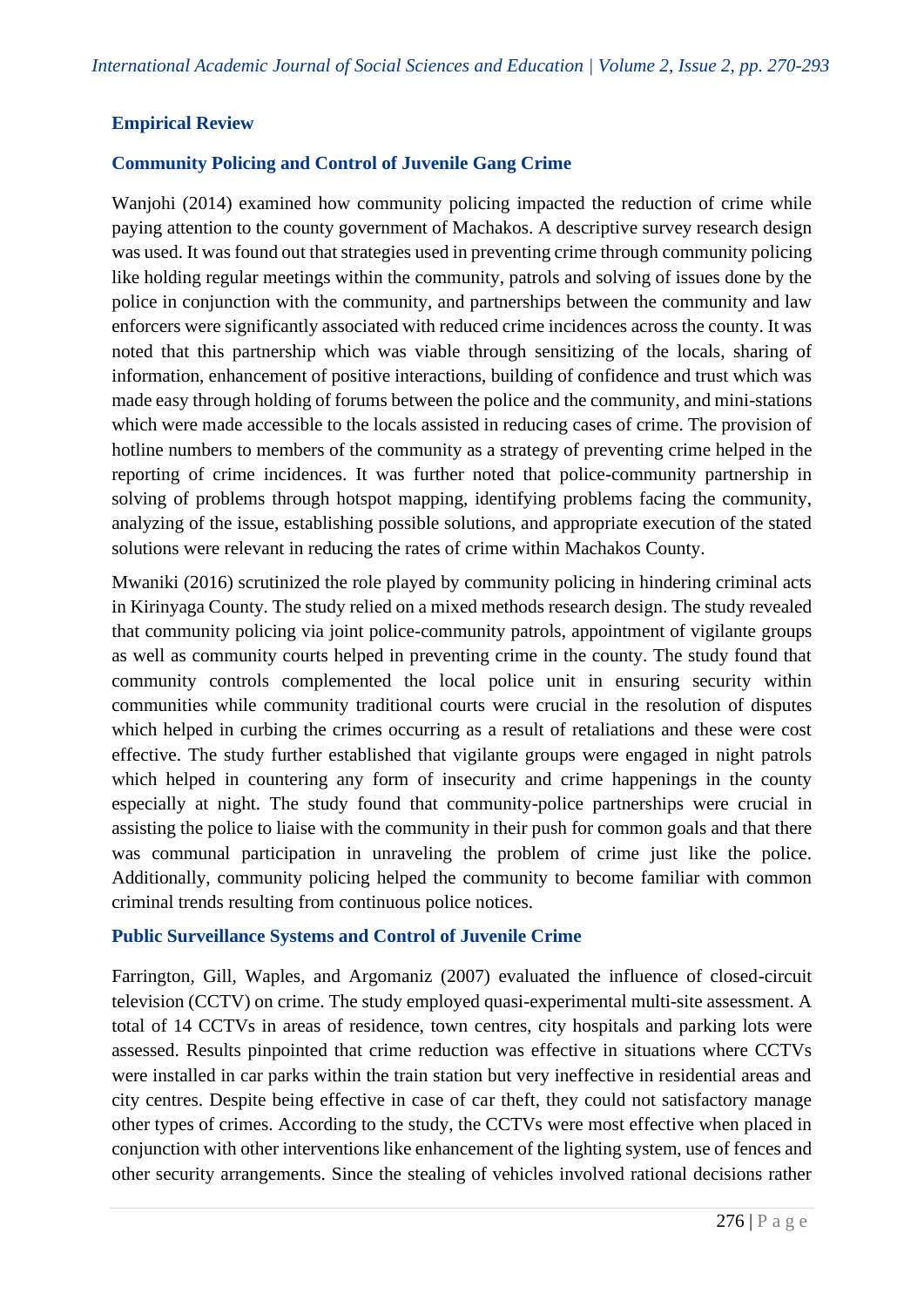than the use of force, the study suggested that the implementation of the CCTV security cameras with regard to the type of crime under focus was of great essence.

Okere (2012) evaluated the effectiveness of CCTV cameras in managing crimes considering the case of Nairobi Central Business District. The study was qualitative in nature. The study found that the management of crimes was effective in areas where CCTV cameras had been installed. Where they were located and their area of coverage were among the most important components with regard to their effectiveness. The study noted that offenders were deterred and viewed CCTV camera as a threat. Those who found the cameras ineffective cited that tracing of suspects after retrieval of images was not easy and displacement of crime. The study noted that there were varying contexts which determined the effectiveness of the CCTV cameras. For instance, the impact of CCTV seemed to hold more when it came to securing vehicles while it seemed to hold less ground with regard to personal crimes like assault.

La Vigne, Lowry, Markman, and Dwyer (2011) investigated use of CCTVs in controlling and preventing criminal activities. The findings illustrated that public surveillance technology was a tool which was very resourceful in blocking criminal acts, helped in arresting suspects and supported in the investigation and prosecution of offenders. The study noted that the use of public surveillance systems led to possible offenders refraining from criminal activities if they knew they were under watch and believed they were at greater risk of apprehension. The systems additionally increased citizens' perception of feeling safe, instilled courage of using public spaces, and worked as informal guardians and eye-witnesses in case of crime. This system of surveillance also enhanced the criminal system of justice through regular crime alerts to the police and situations posing as potentially dangerous through a recap of what exactly happened, and which could also inform on how best to respond in the safest way possible.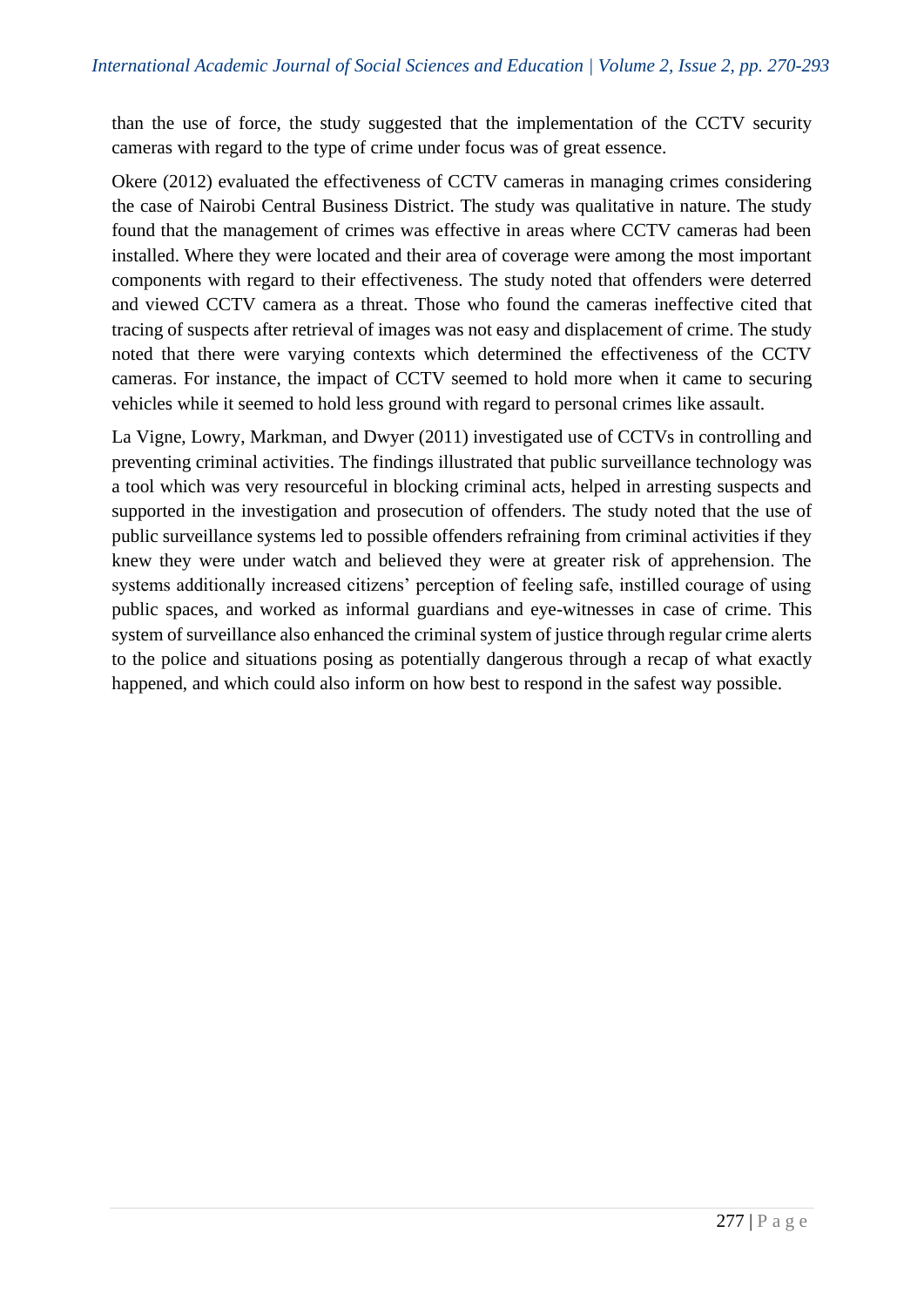# **Conceptual Framework**

Figure 1 presents the conceptual framework for the study. The independent variables in this study were community policing and public surveillance systems while the dependent variable was the control of juvenile gang crime in Mombasa County.

#### **Independent Variables Dependent Variable**



# **Figure 1: Conceptual Framework**

# **RESEARCH METHODOLOGY**

# **Research Design**

This study applied a mixed methods research design. This design was chosen since both qualitative and quantitative data was used and which allowed for a comprehensive study to be undertaken. As argued by Jagongo (2009), there was need to combine various designs in order to ensure validity of the results given that no single design existed in isolation. The quantitative approach entailed the use of a descriptive study design. The study sought to assess the effect of crime deterrence strategies on the control of juvenile gang crime in Mombasa. The mentioned research design was therefore preferred since it enabled the one to give a detailed description of the study phenomena in its current state (Kothari, 2013).

# **Target Population**

The study targeted security officers, community policing officials, as well as officers stationed at the correctional/rehabilitation centres within three sub counties in Mombasa County namely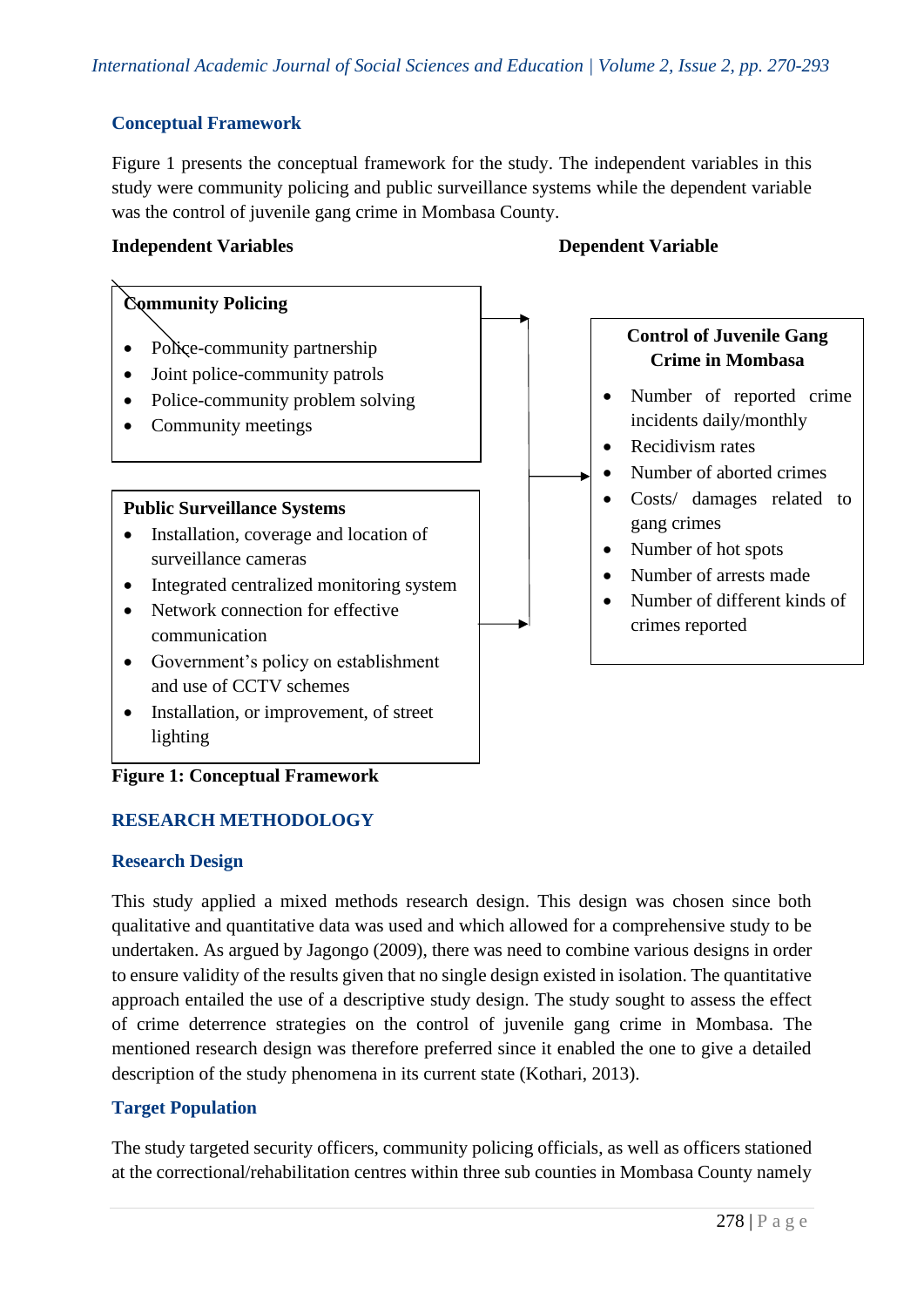Kisauni, Mvita and Likoni sub counties. These sub counties had been experiencing heightened cases of attacks by members of juvenile criminal gangs. The study targeted various categories of stakeholders involved in ensuring that law and order was maintained in the county so that the researcher could obtain comprehensive and objective information from multiple sources which would assist them to adequately address the research problem.

# **Table 1: Target Population**

| <b>Security Stakeholder</b>          | <b>Target Population</b> |
|--------------------------------------|--------------------------|
| Security officers                    | 563                      |
| Community policing officials         | 220                      |
| Officers from rehabilitation centres | 323                      |

# **Sample and Sampling Method**

The study applied different sampling techniques in selecting the study sample. The sample size for the security officers was decided upon by the use of Yamane (1967) formula of sample size calculation specified as follows;

$$
n = \frac{N}{1 + N(e^2)}
$$

Where;

n=the sample size

 $N=$  the size of the population

*e*= Error margin or the precision level desired or the significance level which is 0.05 (95% confidence level)

Using the formula yields a sample size of

$$
n = \frac{563}{1 + 563(0.05^2)} = 233
$$

**n= 233**

Hence, a total of 233 security officers were sampled. Simple random sampling was used to select the security officers. Purposive sampling was adopted in this study in selecting the community policing officials and officers from rehabilitation centres who were the key informants. Six community policing officials and three officers from rehabilitation centres took part in the study as key informants. Although these sample sizes seemed small, the intention was to collect extensive detailed data from the participants. According to Leedy and Ormrod (2010), in phenomenology "a typical sample size is from 5 to 25 individuals". Morris (1994) emphasizes that even a small number as 6 is enough for qualitative research provided the research activity is vigorous and aim to collect in-depth data. The table below gives summary of the sample size for the study;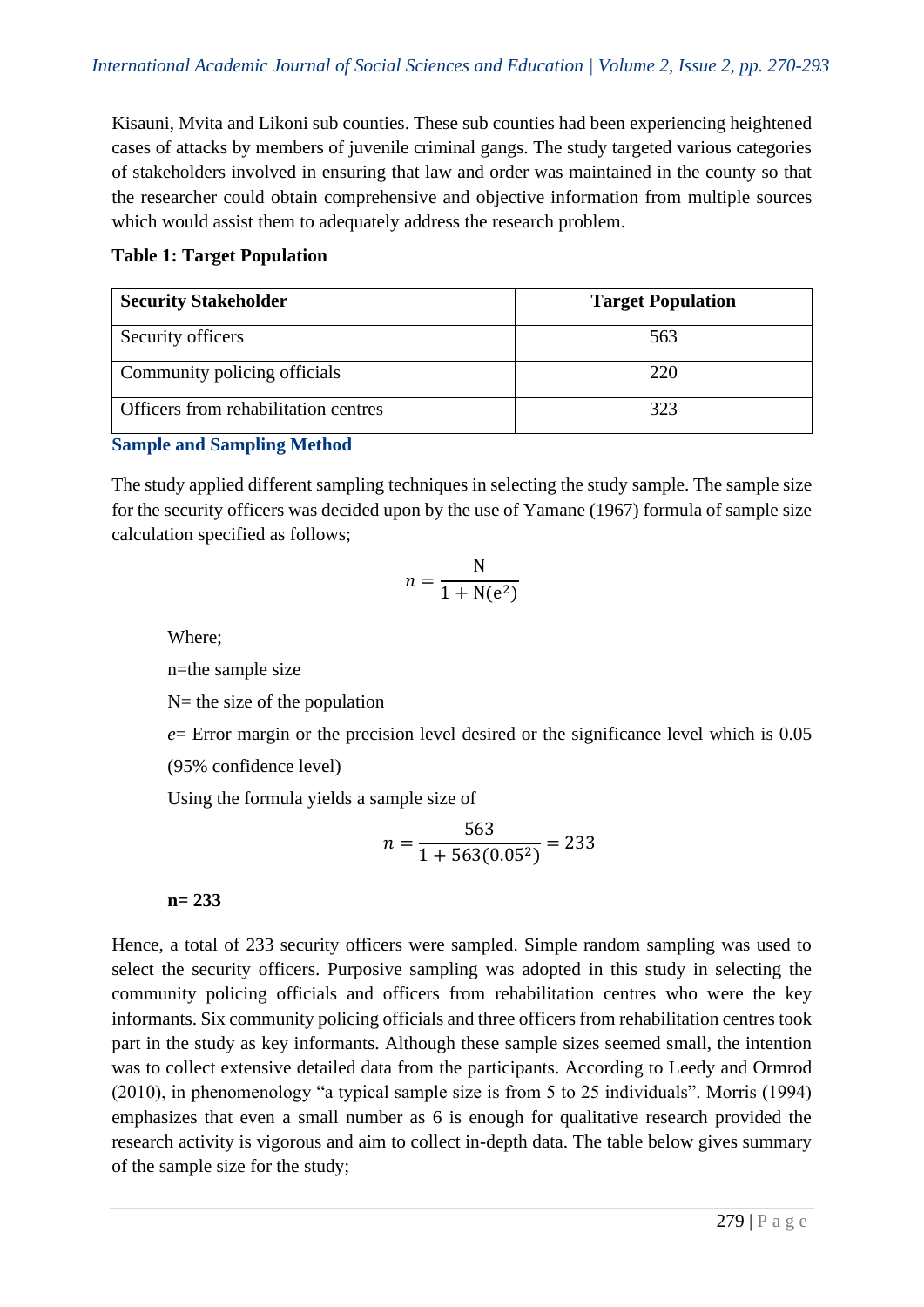#### **Table 2: Sample Size**

|                                      |                          | <b>Sampling</b>    | <b>Sample</b> |
|--------------------------------------|--------------------------|--------------------|---------------|
| <b>Stakeholder</b>                   | <b>Target Population</b> | <b>Technique</b>   | <b>Size</b>   |
|                                      |                          | Simple<br>random   |               |
| Security officers                    | 563                      | sampling           | 233           |
| Community policing officials         | 220                      | Purposive sampling | h             |
| Officers from rehabilitation centres | 323                      | Purposive sampling |               |

#### **Data Collection Instruments**

The study used two instruments which included a questionnaire and interview schedule for the different categories of the study participants. The semi-structured questionnaire was administered to the security officers. A majority of these questions were based on the Likert 5 point Scale (degree of agreement scale) as displayed in Appendix II.

#### **Data Collection Procedures**

To begin with, approval and permission to undertake the study was obtained from the university management, the county commissioner and the National Commission for Science, Technology and Innovation (NACOSTI). Then consent was sought from the study participants after issuing them with a letter of introduction from the university and an advisory form. Two research assistants were employed to assist in the data collection. They issued the questionnaires through hand delivery and waited as the officers filled the questionnaires in order to minimize on the time required for follow up and to increase response rate. They were supportd by the researcher in carrying out the interviews particularly in recording the information given during the sessions. They booked appointments with the participants to agree on the best time for the sessions and also the appropriate venues.

#### **Pilot Testing**

Usually, a pre-test should be carried out on 1 to 10% of the actual sample size (Mugenda & Mugenda, 2003). In this study, a pretest was undertaken on 5% of the sample population. The pilot test was carried out in Nyali Sub-County. Therefore, a pilot study involving 12 security officers was undertaken. Feedback was analyzed and appropriate adjustments done to the questionnaire.

#### **Validity of the Instruments**

Both the content and construct validity of the questionnaire was checked. The questionnaire was structured in to sections with respect to the specific objectives of the study, and consistent with the conceptual framework. For content validity, there was close scrutiny of the questionnaires by two officers from the Ministry of Interior and National Coordination and also the study supervisor. They were invited to gauge the relevance and meaningfulness of the questionnaires after which their comments were integrated in adjusting the questionnaires. That way, the validity of the questionnaire was enriched. The project supervisor also examined the validity of the data.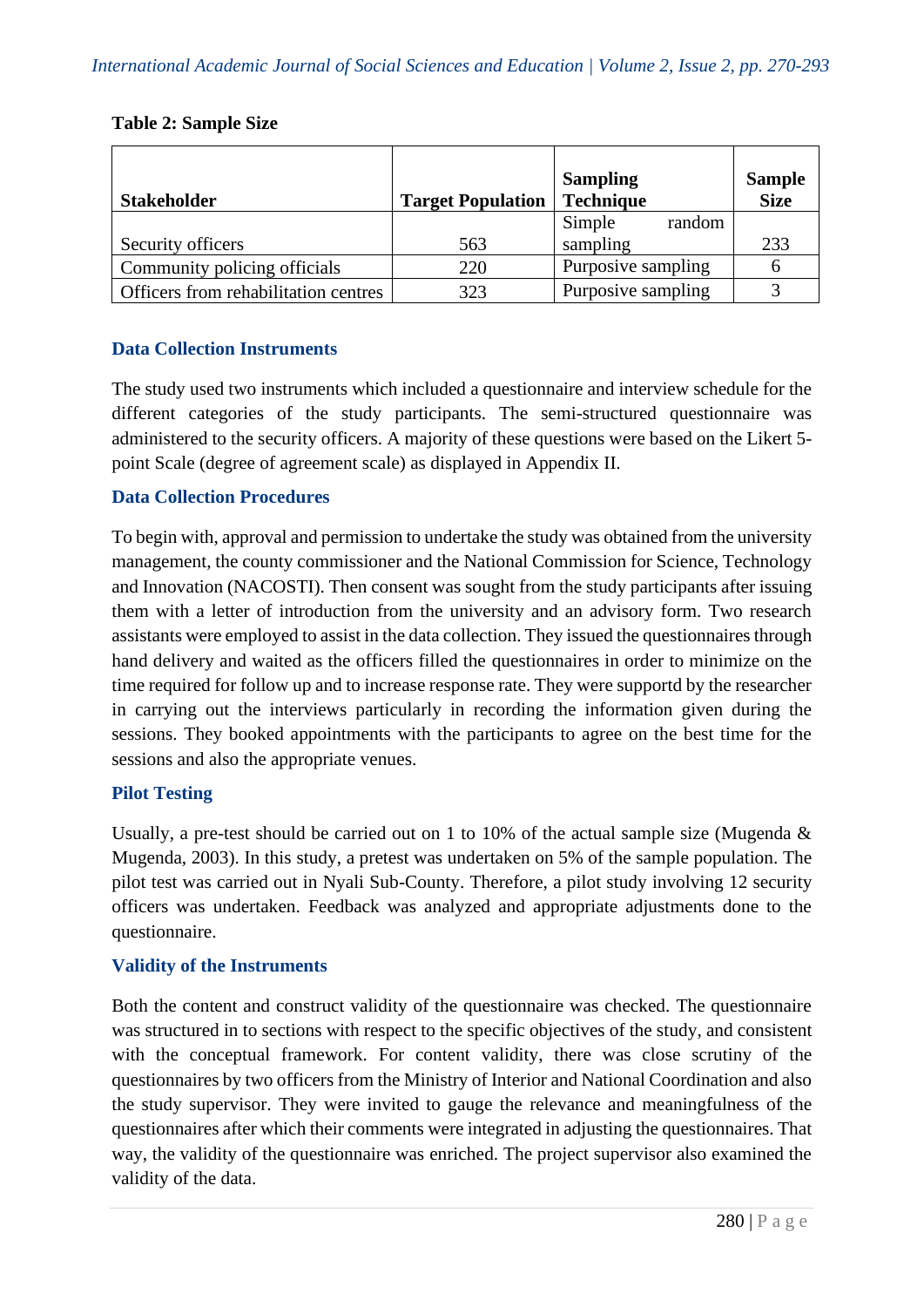# **Reliability of the Instruments**

To ascertain the reliability of the questionnaire, Cronbach Alpha coefficients for all the constructs or variables were computed. These findings are provided in Table 3.3. Given that the Cronbach alphas for all the constructs were greater than 0.7, it was concluded that the research instrument used was reliable. This is supported by Cronbach (1951) who stated that a Cronbach alpha of 0.7 and above indicated that the research instrument was sufficiently reliable for use in a study.

#### **Table 3: Reliability Test**

| <b>Variable</b>                | <b>Respondents</b> | Number of<br><b>Items</b> | Cronbach<br><b>Alpha</b> |
|--------------------------------|--------------------|---------------------------|--------------------------|
| Community policing             |                    |                           | በ 771                    |
| Public surveillance systems    |                    |                           | 0.721                    |
| Control of juvenile gang crime |                    |                           | 0.924                    |

In qualitative research studies, reliability is the test of stability or consistency of responses. To enhance consistency, all the procedures followed during the research were documented. Others included cross-checking of the scripts for mistakes. The researcher also conducted the data collection with the help of research assistants and also ensure that they compared their results with that of other researchers which had been derived independently.

# **Data Analysis and Presentation of Findings**

As for the quantitative data, both descriptive and inferential analysis was conducted aided by the use of the statistical package for social sciences (SPSS). The descriptive statistics computed took the form of simplified frequencies and percentages, the mean and the standard deviation. Inferential analysis encompassed correlation and regression analysis. Regression coefficients were used to quantify the effect of each crime deterrence strategy on the control of juvenile gang crime in Mombasa County, Kenya. A multiple regression model was used in linking the variables. Below is the equation that illustrates the model fitted;

**Y = β0+ β1X1+ β2X<sup>2</sup> + e**

Where:

Y = Control of Juvenile Gang Crime in Mombasa County, Kenya.

 $β<sub>1</sub>, β<sub>2</sub>, and β<sub>3</sub> = Beta coefficients$ 

 $β<sub>0</sub> = Constant Term$ 

 $X_1$  = Community Policing

 $X_2$  = Public Surveillance Systems

ε = Error term

The quantitative findings were presented using tables while for qualitative data, narratives and direct quotes were used. All inferences were made at the 0.05 significance level.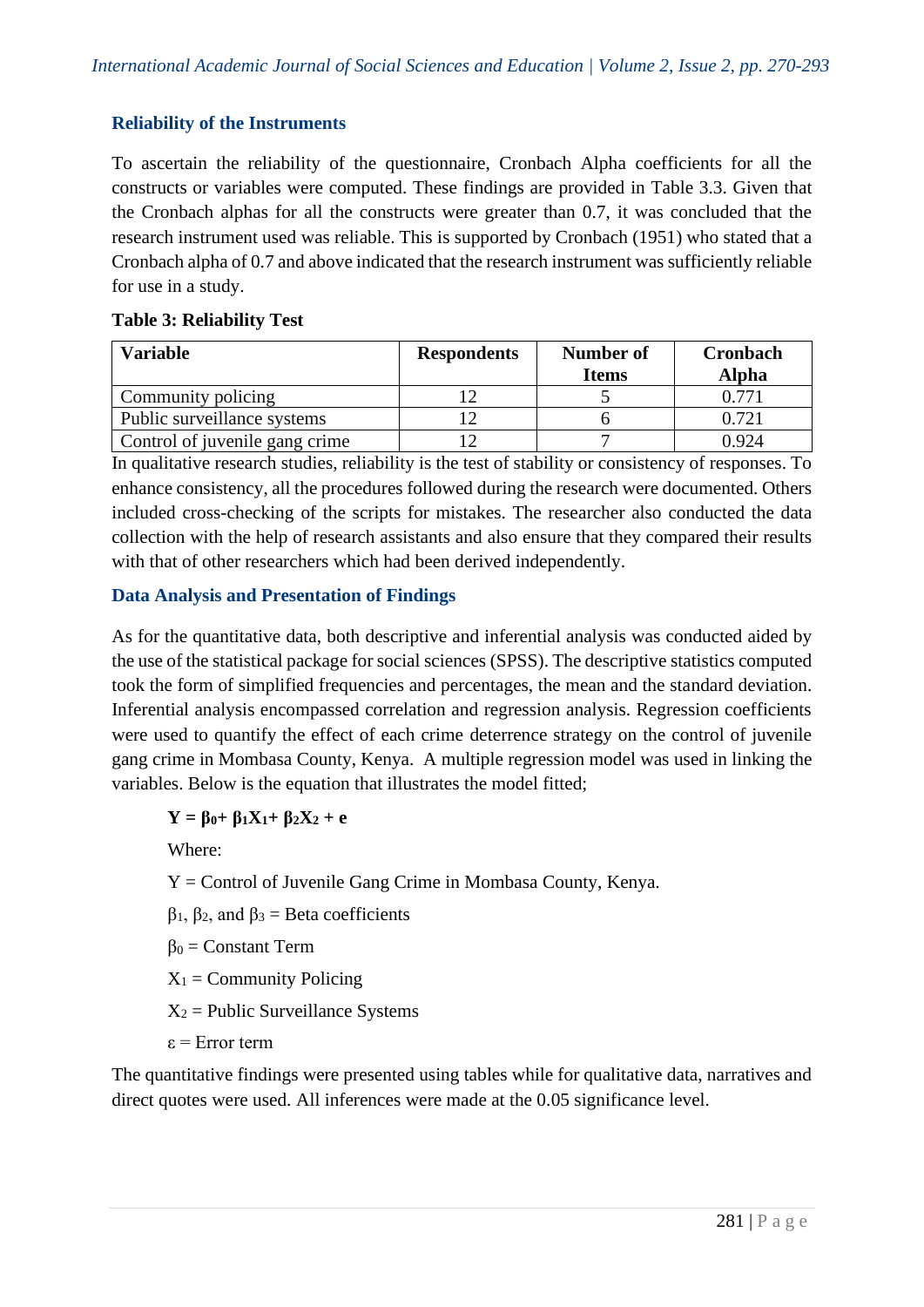# **RESEARCH FINDINGS AND DISCUSSIONS**

#### **Response Rate**

The number of questionnaires administered to the security officers was 233. Out of this number, 177 were properly filled and returned. This represented an overall successful response rate of 76.0% for the questionnaires. The researcher also set to interview 6 community policing officials and 3 rehabilitation officers drawn from the criminal justice rehabilitation centres in the sub counties under study. A successful response rate of 100.0% was achieved for the community policing officials while for the rehabilitation officials, the researcher was only able to interview 2 and this translated to a 66.7% successful response rate for this category of respondents. The response rates for the three categories of respondents were considered adequate for data analysis and reporting.

#### **Correlation Analysis**

Correlation analysis was conducted in order to determine whether the crime deterrence strategies under study were significantly associated with the control of juvenile gang crime in Mombasa County. Pearson correlation coefficients were in this case computed and the correlation matrix is as given in Table 4

|                     |                 | Juvenile<br>Gang<br><b>Crime Control</b> | <b>Community</b><br><b>Policing</b> | <b>Public</b><br><b>Surveillance</b><br><b>Systems</b> |
|---------------------|-----------------|------------------------------------------|-------------------------------------|--------------------------------------------------------|
| Juvenile<br>Gang    | Pearson         |                                          |                                     |                                                        |
| Crime Control       | Correlation     | $\mathbf{1}$                             |                                     |                                                        |
|                     | Sig. (2-tailed) |                                          |                                     |                                                        |
|                     | ${\bf N}$       | 177                                      |                                     |                                                        |
| Community           | Pearson         |                                          |                                     |                                                        |
| Policing            | Correlation     | .786**                                   | 1                                   |                                                        |
|                     | Sig.<br>$(2 -$  |                                          |                                     |                                                        |
|                     | tailed)         | 0.000                                    |                                     |                                                        |
|                     | $\mathbf N$     | 177                                      | 177                                 |                                                        |
| Public Surveillance | Pearson         |                                          |                                     |                                                        |
| Systems             | Correlation     | $.715**$                                 | .590**                              | 1                                                      |
|                     | Sig.<br>$(2 -$  |                                          |                                     |                                                        |
|                     | tailed)         | 0.000                                    | 0.000                               |                                                        |
|                     | N               | 177                                      | 177                                 | 177                                                    |

#### **Table 4: Correlation Matrix**

The findings reveal that community policing and the control of juvenile gang crime in Mombasa County were positively and significantly correlated. Their correlation was also strong as supported by  $(r=0.786, p=0.000)$ . The findings were in tandem with that of Wanjohi (2014) who observed that strategies used in preventing crime through community policing such as holding regular meetings within the community, patrols and solving of issues done by the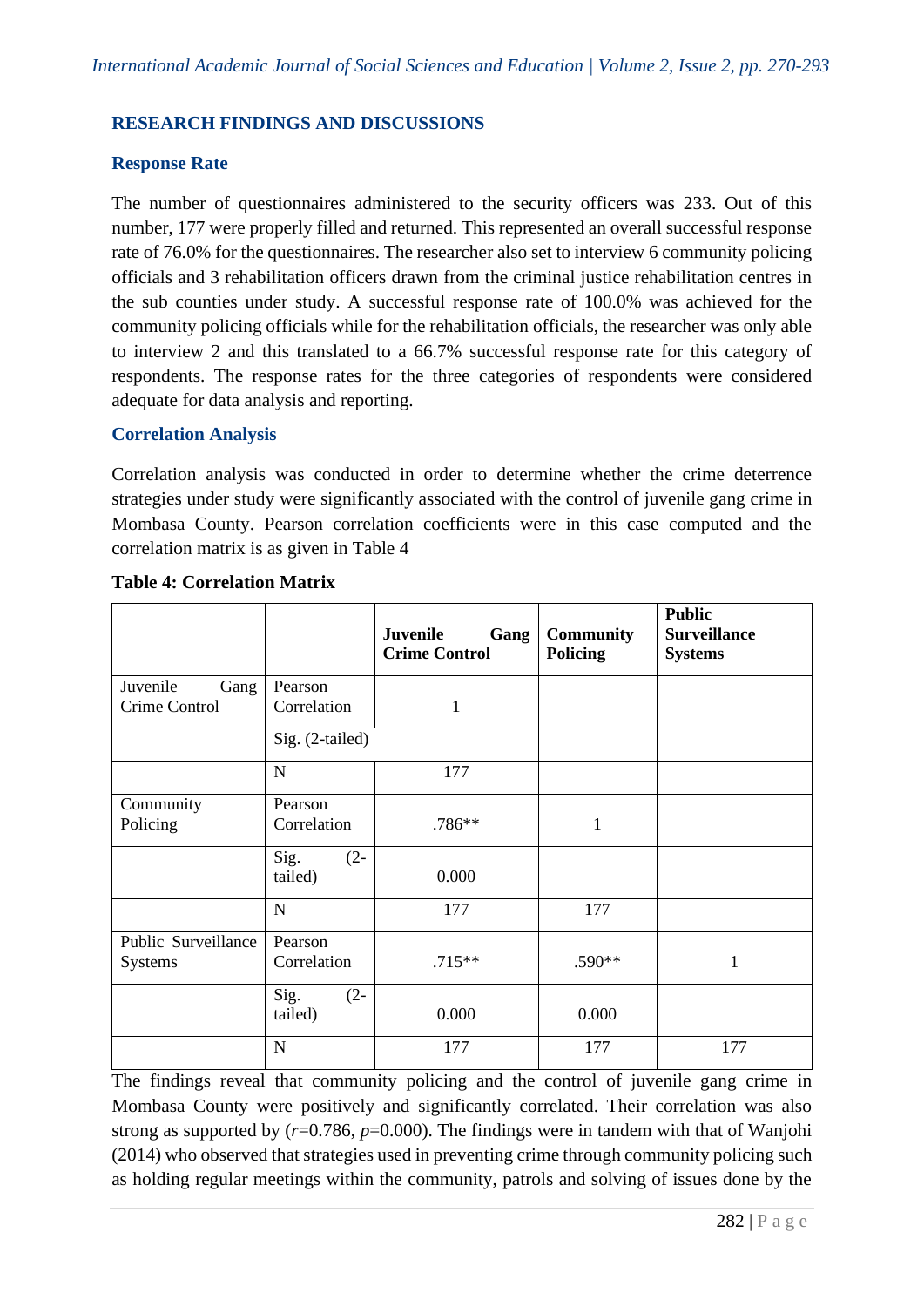police in conjunction with the community, and partnerships between the community and law enforcers were greatly associated with reduced crime incidences.

The correlation between public surveillance systems and juvenile gang crime control was also found to be positive, strong and significant as demonstrated by  $(r=0.715, p=0.000)$ . These study results supported the sentiments of Kruegle and Pan (2007) that public surveillance systems were useful in minimizing crimes related to theft, terror activities and even atrocities against individuals since they assisted the police in social monitoring, maintaining order and helped in preventing and catching criminals.

# **Regression Analysis**

In order to determine the extent to which the crime deterrence strategies affected the control of juvenile gang crime in Mombasa County when combined together, a multiple regression analysis was carried out. The results relating to the model summary are given in Table 5.

#### **Table 5: Model Summary**

| <b>Model</b> | R     | <b>R</b> Square |       | Adjusted R Square   Std. Error of the Estimate |
|--------------|-------|-----------------|-------|------------------------------------------------|
|              | .874a | 0.763           | 0.759 | 0.434943                                       |

The coefficient of determination also known as R Square of 0.763 meant that 76.3% of the changes in the control of juvenile gang crime in Mombasa County was linked to level of community policing and public surveillance systems in the county. The rest of the variation in the control of this crime, 23.7%, was explained by other factors not taken in to account in this study.

# **Table 6: Model Fitness**

|              | <b>Sum of Squares</b> | df  | <b>Mean Square</b> |         | Sig.  |
|--------------|-----------------------|-----|--------------------|---------|-------|
| Regression   | 105.538               |     | 35.179             | 185.962 | .000b |
| Residual     | 32.727                | 173 | 0.189              |         |       |
| <b>Total</b> | 138.266               | 176 |                    |         |       |

In determining whether the model used to link the crime deterrence strategies considered in this study and the control of juvenile gang crime in Mombasa County was significant, the F statistic and its associated p value were calculated. The findings outlined in Table 4.14 show that the calculated  $F(3,173) = 185.962$  and its associated  $p=0.000$ , an indication that the model used to link the variables was statistically significant and that the crime deterrence strategies considered in this study were strong predictors of the control of juvenile gang crime in Mombasa County.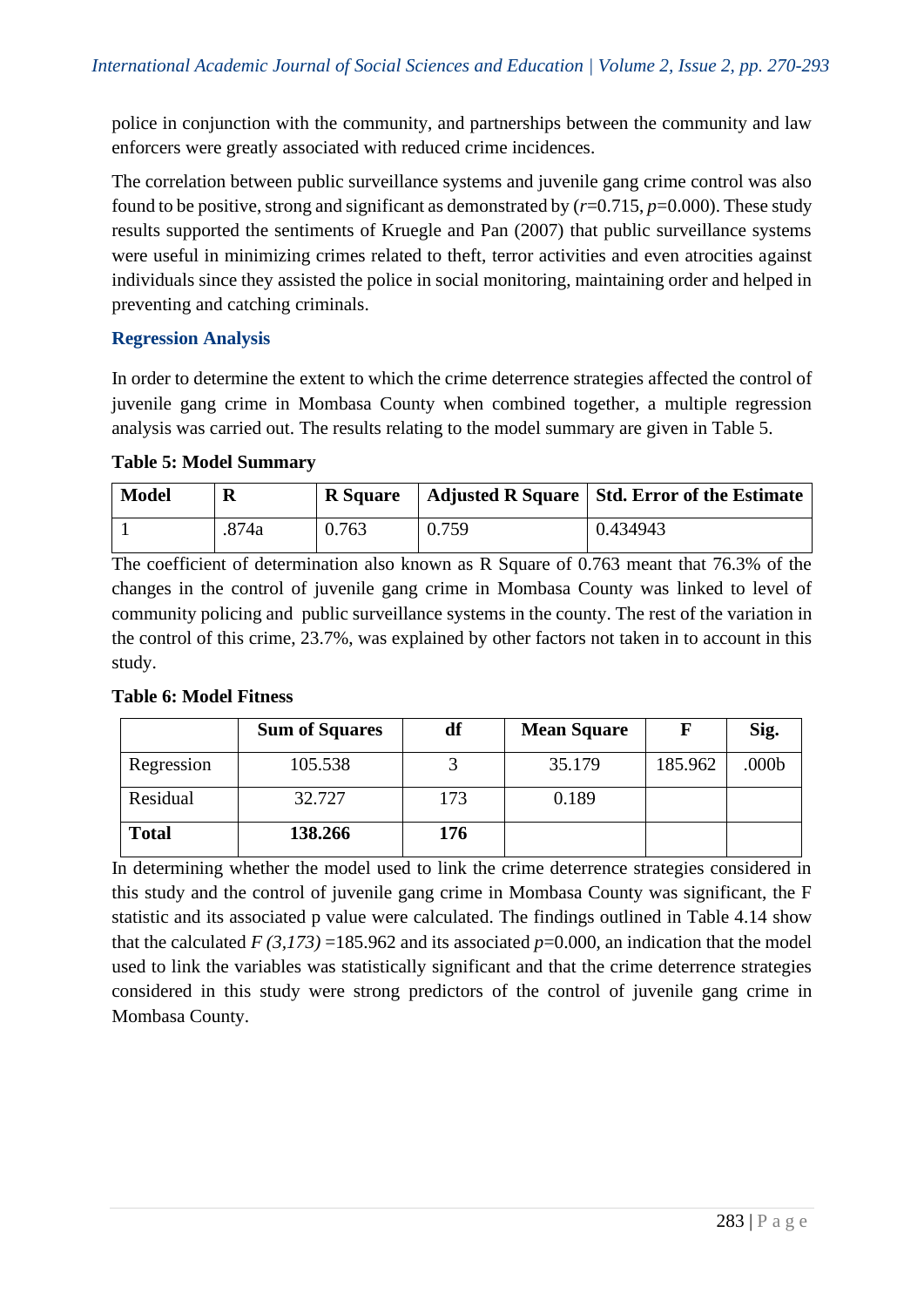|                                   | <b>Unstandardized</b><br><b>Coefficients</b> |                   | <b>Standardized</b><br><b>Coefficients</b> | t                | Sig.             |
|-----------------------------------|----------------------------------------------|-------------------|--------------------------------------------|------------------|------------------|
|                                   | B                                            | <b>Std. Error</b> | <b>Beta</b>                                |                  |                  |
| (Constant)                        | $-0.521$                                     | 0.158             |                                            | 3.29             | 0.00             |
| Community policing                | 0.431                                        | 0.058             | 0.399                                      | 7.49<br>6        | 0.00             |
| Public<br>surveillance<br>systems | 0.346                                        | 0.059             | 0.285                                      | 5.84<br>$\Omega$ | 0.00<br>$\theta$ |

#### **Table 7: Regression Coeffients**

The regression coefficients provided in Table 7 were further used to quantify the effect of each crime deterrence strategy on the control of juvenile gang crime in Mombasa County. It was proven that community policing had a significant positive effect on the control of juvenile gang crime in Mombasa County ( $\beta$ =0.431, p=0.000) whereby holding all other factors constant, increasing the level of community policing by a unit in the county would increase the control of juvenile gang crime by 0.431 units. These findings concurred with those of Macharia (2016) which showed that community policing significantly reduced the level of criminal activities. The findings were also in agreement with those of Aropet (2012) that revealed that community policing led to reduced crime rates. The findings further supported those of Mwaniki (2016) which indicated that community policing through joint police-community patrols, appointment of vigilante groups as well as community courts helped in preventing crime.

The study also established that public surveillance systems had a positive significant effect on the control of juvenile gang crime in Mombasa County ( $\beta$ =0.346, p=0.000). When all the other factors were held constant, a unit increase in the implementation of public surveillance systems would increase the control of juvenile gang crime in Mombasa County by 0.346 units. These findings agreed with those of La Vigne et al. (2011) which showed that use of public surveillance technology, particularly security CCTVs were resourceful in controlling and preventing criminal activities. The findings were also consistent with those of Okere (2012) who found that the management of crimes was effective in areas where security CCTV cameras had been installed since offenders were deterred and viewed the cameras as a threat to their activities.

# **CONCLUSIONS AND RECOMMENDATIONS**

# **Conclusions**

Based on the findings obtained, it was concluded that a combination of different crime deterrence strategies was being employed by security officers to curb juvenile gang crime in Mombasa County. The study concluded that of the two crime deterrence strategies considered in this study, community policing was the most exploited when fighting juvenile criminal gangs in the county while public surveillance systems was the least implemented.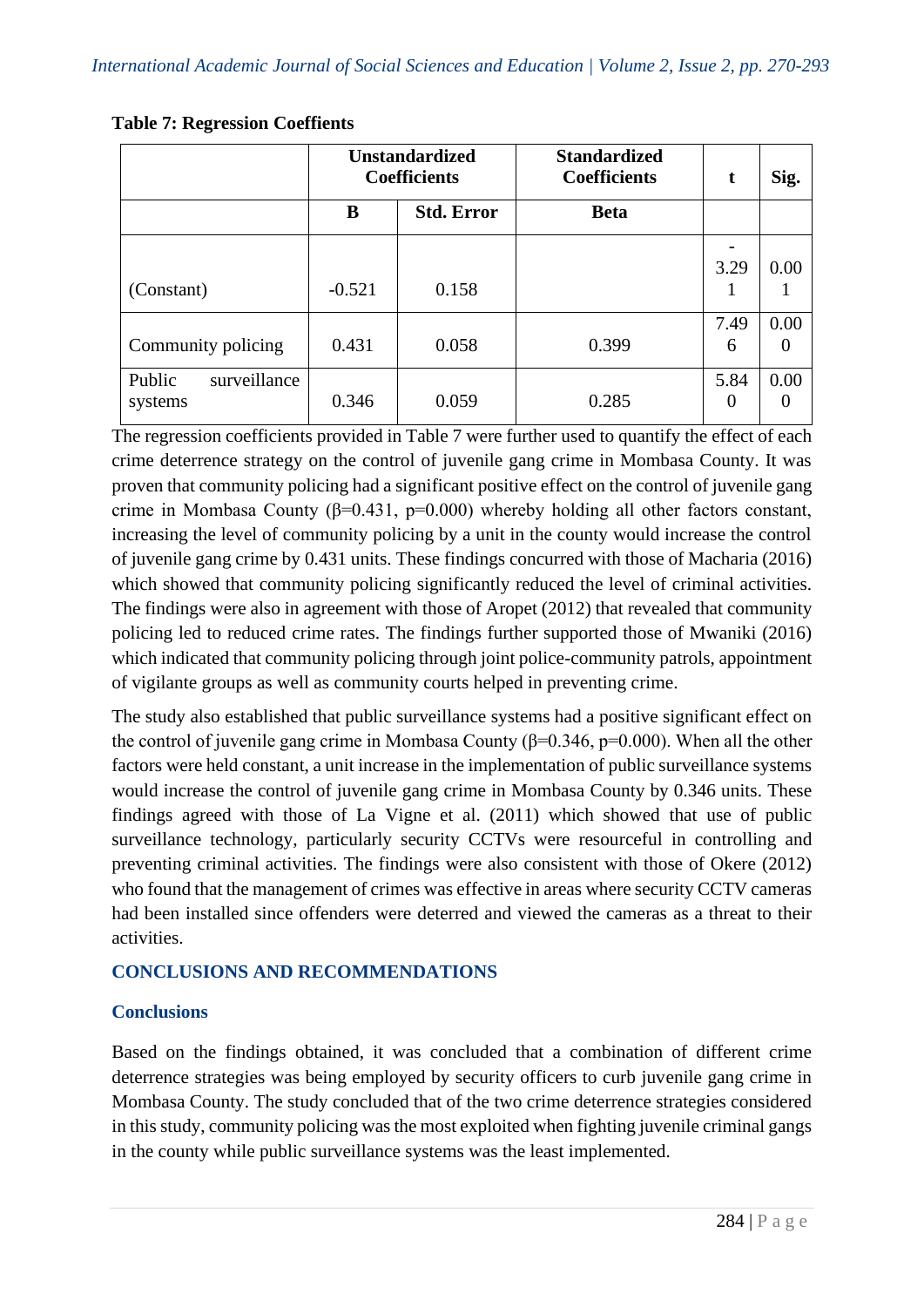The study also concluded that the control of juvenile gang crime in Mombasa County when assessed based on different indicators can be generally rated as average and this crime continued to be a threat to security in the county. The study also concluded that the control of juvenile gang crime in Mombasa County was significantly affected by the implementation of community policing and public surveillance systems

#### **Recommendations of the Study**

Based on the findings obtained, several recommendations to different parties are made. The study recommends that it was necessary for security officers in Mombasa County to engage community members and community policing officers in policing practices on a moreregular and consistent basis through diverse techniques so that the security situation in as far as juvenile gang crime is concerned, can be assessed for timely action.

The study recommends that the Ministry of Interior and National Coordination should review the existing framework for implementing public surveillance systems so as to capture emerging crime dynamics. More budgetary allocations are required from the Ministry to lay the proper structures needed to facilitate the efficient implementation of public surveillance systems in the county such as the increased the installation of CCTV security cameras to increase coverage and reliable network connection for effective communication on crime in real-time. The study calls for proper policy, framework and structures for monitoring the management of the public surveillance systems by security officers across the county.

#### **REFERENCES**

- Ahmed, M. (2017a, 18 May). Five suspected leaders of Mombasa gangs killed. *Daily Nation*. http://www.nation.co.ke/counties/mombasa/five-suspected-mombasa-gang-leaderskilled/1954178-3932682-imyffkz/index.html Accessed 30 August, 2018.
- Ahmed, M. (2018, March 4). Kisauni locals recount day of horror as gangs' attack. *The Daily Nation*.
- Ahmed, M., & Atieno, W. (2016, July 24). Crime rise in Mombasa leaves residents in fear. *The Daily Nation*.
- Ajzen, I. (1991). The theory of planned behavior. *Organizational behavior and human decision processes*, *50*(2), 179-211.
- Alexandrie, G. (2017). Surveillance cameras and crime: A review of randomized and natural experiments. *Journal of Scandinavian Studies in Criminology and Crime Prevention*, DOI: 10.1080/14043858.2017.1387410
- Aropet, O. G. (2012). Community policing as a strategy for crime prevention in Uganda: A case study of Lira District 1998 – 2008. *Unpublished MA Project, Makerere University.*
- Bain, A., Robinson, B. K., &Conser, J. (2014). Perceptions of policing: Improving communication in local communities. *International Journal of Police Science & Management*, *16*(4), 267-276.
- Berenji, B., Chou, T., & D'Orsogna, M. R. (2014). Recidivism and rehabilitation of criminal offenders: A carrot and stick evolutionary game. *PLoS One*, *9*(1), e85531.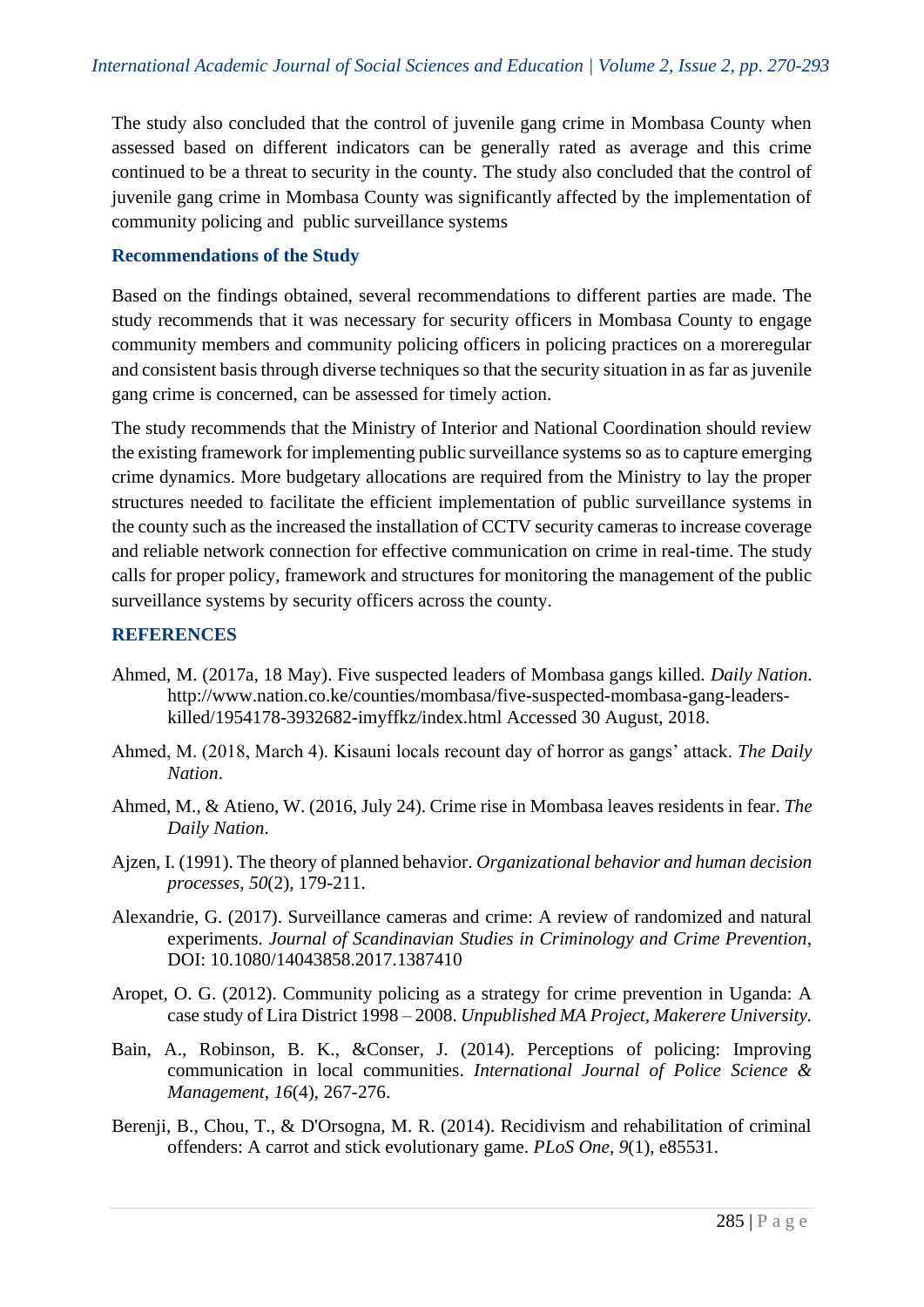- Bernal, P. (2016). Data gathering, surveillance and human rights: Recasting the debate. *Journal of Cyber Policy*, *1*(2), 243-264.
- Bloss, W. (2007). Escalating US police surveillance after 9/11: An examination of causes and effects. *Surveillance & Society*, *4*(3).
- Bosiakoh, T. A., & Paul, K. (2010). Differential association theory and juvenile delinquency in Ghana's capital City-Accra: The case of Ghana Borstal Institute. *International Journal of Sociology and Anthropology*, *2*(9), 198-205.
- Bradshaw, W., & Roseborough, D. (2005). Restorative justice dialogue: The impact of mediation and conferencing on juvenile recidivism. *Fed. Probation*, *69*, 15.
- Braga, A. A., Weisburd, D., & Turchan, B. (2018). Focused deterrence strategies and crime control: An updated systematic review and meta-analysis of the empirical evidence. *Criminology & Public Policy*, *17*(1), 205-250.
- Carter, D. L., & Sapp, A. D. (1998). Community policing evaluation. *Police Pro*.
- Chalfin, A., & McCrary, J. (2017). Criminal deterrence: A review of the literature. *Journal of Economic Literature*, *55*(1), 5-48.
- Cohen, L. E., &Felson, M. (1979). On estimating the social costs of national economic policy: A critical examination of the Brenner study. *Social indicators research*, *6*(2), 251-259.
- Cordner, G. (2014). Community policing. *The Oxford handbook of police and policing*, 148- 171.
- Cullen, F. T., & Agnew, R. (2003). Criminological theory. *Past to present*.
- Eck, J. E. (1995). Examining routine activity theory: A review of two books. *Justice Quarterly, 12*(4).
- Farrington, D. P., Gill, M., Waples, S. J., &Argomaniz, J. (2007). The effects of closed-circuit television on crime: Meta-analysis of an English national quasi-experimental multi-site evaluation.*J ExpCriminol, 3*, 21–38.
- Fougere, A., Thomas, S., & Daffern, M. (2013). A study of the multiple and complex needs of Australian young adult offenders. *Australian Psychologist*, *48*(3), 188-195.
- Gaines, L. K., &Kappeler, V. E. (2014). *Policing in America*. Routledge.
- Gibson, A. J. (2017). *On the face of it: CCTV images, recognition evidence and criminal prosecutions in New South Wales* (Doctoral dissertation).
- Glensor, R. W., & Peak, K. J. (2004). *Crimes against tourists*. US Department of Justice, Office of Community Oriented Policing Services.
- Godin, G., &Kok, G. (1996). The theory of planned behavior: A review of its applications to health-related behaviors. *American journal of health promotion*, *11*(2), 87-98.
- Goldweber, A., Dmitrieva, J., Cauffman, E., Piquero, A. R., & Steinberg, L. (2011). The development of criminal style in adolescence and young adulthood: Separating the lemmings from the loners. *Journal of youth and adolescence*, *40*(3), 332-346.
- Grossman, L. S. (2016). *The salience of social disorganization and criminal opportunity theories in explaining chronic violent crime places: A case-control study in Newark, New Jersey* (Doctoral dissertation, Rutgers University-Graduate School-Newark).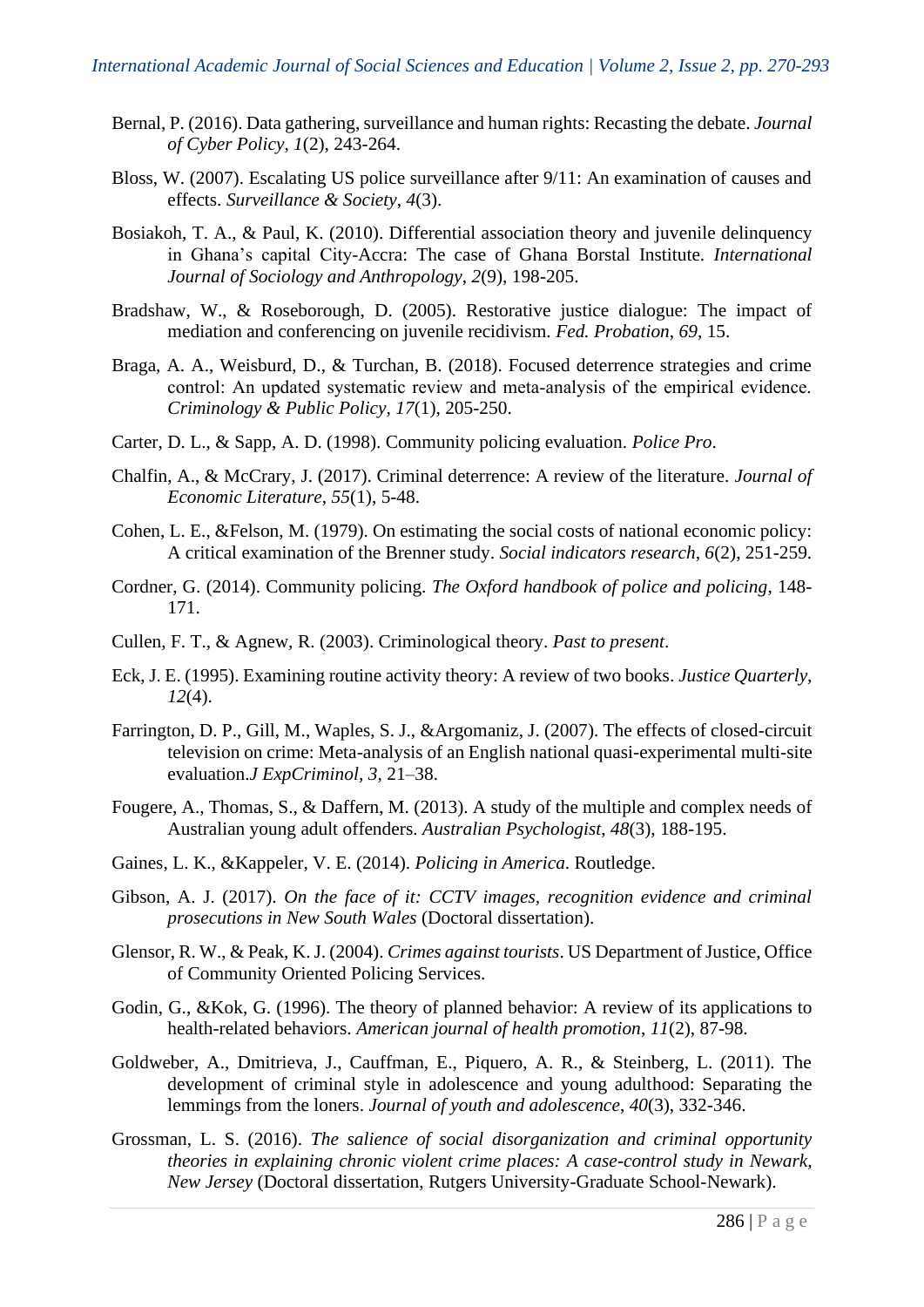- Guyo, D. D., & K'Obonyo, P. (2019). Demographic characteristics and commitment of administration of police officers in Kenya. *International Journal of Scientific and Research Publications, 9*(10), 665-675.
- Harper, G., & Chitty, C. (Eds.). (2004). *The impact of corrections on re-offending: A review of 'what works'* (No. 291). Home Office Research, Development and Statistics Directorate.
- Hawkins, J. D., & Weis, J. G. (2017). The social development model: An integrated approach to delinquency prevention. In *Developmental and Life-course Criminological Theories* (pp. 3-27). Routledge.
- Hay, C., Fortson, E. N., Hollist, D. R., Altheimer, I., & Schaible, L. M. (2006). The impact of community disadvantage on the relationship between the family and juvenile crime. *Journal of Research in Crime and Delinquency*, *43*(4), 326-356.
- Hess, K. M., Orthmann, C. H., & Cho, H. L. (2013). *Police operations: Theory and practice*. Cengage Learning.
- Hess, K. M., Orthmann, C. H., & Cho, H. L. (2016). *Criminal investigation*. Cengage learning.
- Hurley, D. C. (2003). *Closed Circuit Television: The Cincnnati experience* (Doctoral dissertation, University of Cincinnati).
- Jacobs, B. A. (2010). Deterrence and deterrability. *Criminology*, *48*(2), 417-441.
- Johnson, C. C., & Roth, J. A. (2003). COPS Program and the spread of community policing practices, 1995–2000. *Washington, DC: The Urban Institute*.
- Kamungi, P. (2017). *Effectiveness of alternative community-led security mechanisms in urban Eastern Africa: A research agenda*. CHRIPS, Centre for Human Rights and Policy Studies.
- Kelaher, R., Sarafidis, V., & Bun, M. (2016). Crime, deterrence and punishment revisited. *UvA-Econometrics Discussion Paper*, (2016/02).
- Kille, L., & Maximino, M. (2014). The effect of CCTV on public safety: Research roundup. *Retrieved March*, *14*, 2015.
- Kim, D., Hong, S., & Jeong, Y. (2019). Crime prevention effect of the second generation crime prevention through environmental design project in South Korea: An analysis. *Soc. Sci., 8*(187), 1-20.
- Kioko, E. M. (2017). Conflict resolution and crime surveillance in Kenya: local peace committees and Nyumba Kumi. *Africa Spectrum*, *52*(1), 3-32.
- La Vigne, N. G., & Lowry, S. S. (2011). *Evaluation of camera use to prevent crime in commuter parking facilities: A randomized controlled trial*. Urban Institute, Justice Policy Center.
- La Vigne, N. G., Lowry, S. S., Dwyer, A. M., & Markman, J. A. (2011). Using public surveillance systems for crime control and prevention: A practical guide for law enforcement and their municipal partners. *US Department of Justice*.
- La Vigne, N. G., Lowry, S. S., Markman, J. A., & Dwyer, A. M. (2011). *Evaluating the use of public surveillance cameras for crime control and prevention.* Urban Institute Justice Policy Center: Washington DC, USA.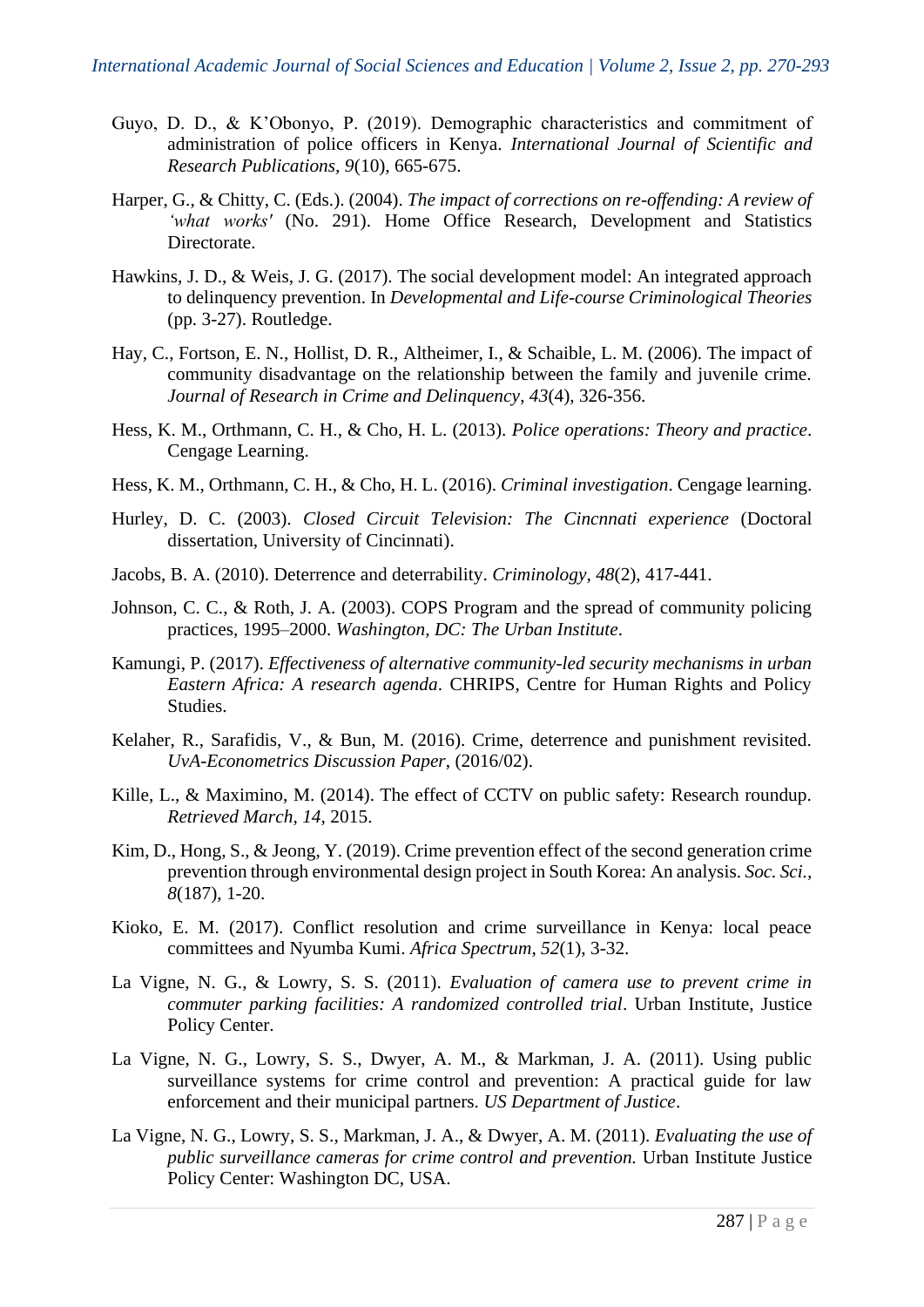- Lacey, N., & Pickard, H. (2015). To blame or to forgive? Reconciling punishment and forgiveness in criminal justice. *Oxford Journal of Legal Studies*, *35*(4), 665-696.
- Lawrence, S., & McCarthy, B. (2013). What works in community policing: A best practices context for measure Y efforts. *The Chief Justice Earl Warren Institute on Law and Social Policy. Retrieved January*, *25*, 2016.
- Levitt, S. D., & Lochner, L. (2011). The determinants of juvenile crime. In *Risky behavior among youths: An economic analysis* (pp. 327-374). University of Chicago Press.
- Lord, V. B., Kuhns, J. B., & Friday, P. C. (2009). Small city community policing and citizen satisfaction. *Policing: an international journal of police strategies & management*, *32*(4), 574-594.
- Loughran, T. A., Brame, R., Fagan, J., Piquero, A. R., Mulvey, E. P., & Schubert, C. A. (2015). *Studying deterrence among high-risk adolescents*. US Department of Justice, Office of Justice Programs, Office of Juvenile Justice and Delinquency Prevention.
- Macharia, N. D. (2016). Impact of community policing on security in Nairobi County: Case study of Ruai Division 2000 – 2015. *Unpublished Master's Project, University of Nairobi.*
- Macomber, D., Skiba, T., Blackmon, J., Esposito, E., Hart, L., Mambrino, E., ... & Grigorenko, E. L. (2010). Education in juvenile detention facilities in the state of Connecticut: A glance at the system. *Journal of correctional education (Glen Mills, Pa.)*, *61*(3), 223.
- Maroga, M. (2005). *Community policing and accountability at station level*. Research Report written for Centre for the Study of Violence and Reconciliation. Retrieved on 19 August 2013 from http://www. csvr. org. za/index. php/publications/1410-communitypolicingand-accountability-at-station-level. html.
- Mastrofski, S. D., Willis, J. J., & Kochel, T. R. (2007). The challenges of implementing community policing in the United States. *Policing: a journal of policy and practice*, *1*(2), 223-234.
- Mbiri, S. M. (2017). Criminal gangs and their socio-economic effects on micro and small enterprises (MSEs) in Kenya: A case of Mungiki gang in Kirinyaga County, Central Kenya. *Unpublished MA Project, University of Nairobi.*
- Mbiriri, M. (2017). To establish the relationship between socio-demographic characteristics, and conduct disorder among girls incarcerated at Kirigiti and Dagoretti Rehabilitation Schools in Kenya. *International Journal of Social Science and Economic Research. 2(8),* 4147, 4166.
- McGuire, J. (2001). What works in correctional intervention? Evidence and practical implications. *Offender rehabilitation in practice: Implementing and evaluating effective programs*, 25-43.
- Mkongo, M. (2017,29 June) "8 killed by mob in Mombasa this month alone" *The Star*. https://www.the-star.co.ke/news/2017/06/29/8-killed-by-mob-in-mombasa-thismonth-alone\_c1587433 Accessed 30 August, 2018.
- Mkutu, K., Otieno, E., Gioto, V., Wandera, G., Kajumbi, O., & Palmreuther, S. (2017). Mombasa and Isiolo Counties: Crime, violence and prevention survey. Retrieved from: [https://www.google.com/url?sa=t&rct=j&q=&esrc=s&source=web&cd=1&cad=rja&](https://www.google.com/url?sa=t&rct=j&q=&esrc=s&source=web&cd=1&cad=rja&uact=8&ved=2ahUKEwimrfKIqpTdAhWNGewKHdBVA8AQFjAAegQIAxAC&url=http%3A%2F%2Fcrimeresearch.go.ke%2Fwp-content%2Fuploads%2F2018%2F07%2FMombasa-and-Isiolo-Counties-Baseline-Survey-2017.pdf&usg=AOvVaw2IO0mfUfJzFPQkiD7oPqTf) [uact=8&ved=2ahUKEwimrfKIqpTdAhWNGewKHdBVA8AQFjAAegQIAxAC&url](https://www.google.com/url?sa=t&rct=j&q=&esrc=s&source=web&cd=1&cad=rja&uact=8&ved=2ahUKEwimrfKIqpTdAhWNGewKHdBVA8AQFjAAegQIAxAC&url=http%3A%2F%2Fcrimeresearch.go.ke%2Fwp-content%2Fuploads%2F2018%2F07%2FMombasa-and-Isiolo-Counties-Baseline-Survey-2017.pdf&usg=AOvVaw2IO0mfUfJzFPQkiD7oPqTf)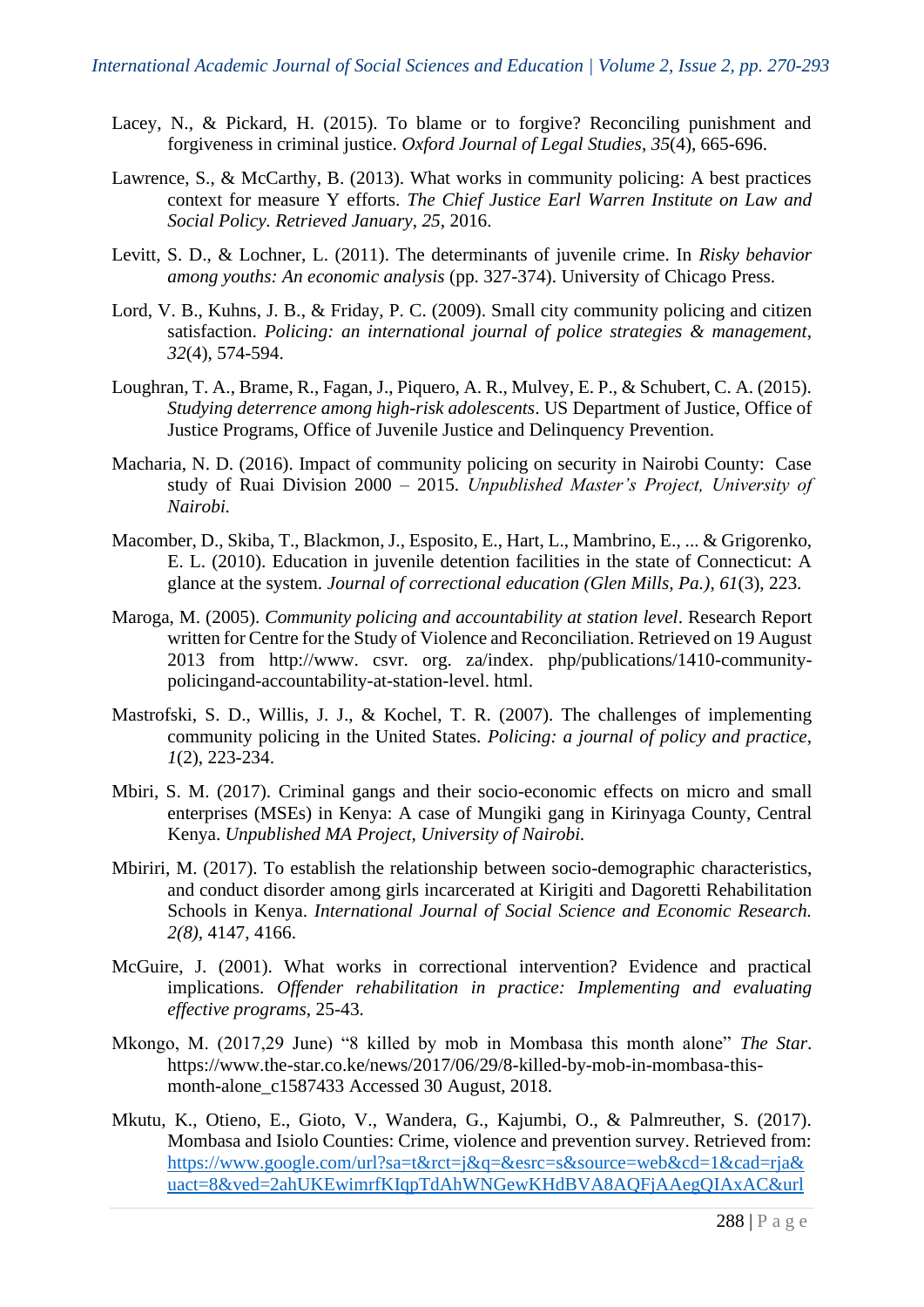[=http%3A%2F%2Fcrimeresearch.go.ke%2Fwp-](https://www.google.com/url?sa=t&rct=j&q=&esrc=s&source=web&cd=1&cad=rja&uact=8&ved=2ahUKEwimrfKIqpTdAhWNGewKHdBVA8AQFjAAegQIAxAC&url=http%3A%2F%2Fcrimeresearch.go.ke%2Fwp-content%2Fuploads%2F2018%2F07%2FMombasa-and-Isiolo-Counties-Baseline-Survey-2017.pdf&usg=AOvVaw2IO0mfUfJzFPQkiD7oPqTf)

[content%2Fuploads%2F2018%2F07%2FMombasa-and-Isiolo-Counties-Baseline-](https://www.google.com/url?sa=t&rct=j&q=&esrc=s&source=web&cd=1&cad=rja&uact=8&ved=2ahUKEwimrfKIqpTdAhWNGewKHdBVA8AQFjAAegQIAxAC&url=http%3A%2F%2Fcrimeresearch.go.ke%2Fwp-content%2Fuploads%2F2018%2F07%2FMombasa-and-Isiolo-Counties-Baseline-Survey-2017.pdf&usg=AOvVaw2IO0mfUfJzFPQkiD7oPqTf)[Survey-2017.pdf&usg=AOvVaw2IO0mfUfJzFPQkiD7oPqTf](https://www.google.com/url?sa=t&rct=j&q=&esrc=s&source=web&cd=1&cad=rja&uact=8&ved=2ahUKEwimrfKIqpTdAhWNGewKHdBVA8AQFjAAegQIAxAC&url=http%3A%2F%2Fcrimeresearch.go.ke%2Fwp-content%2Fuploads%2F2018%2F07%2FMombasa-and-Isiolo-Counties-Baseline-Survey-2017.pdf&usg=AOvVaw2IO0mfUfJzFPQkiD7oPqTf)

- Mohammed, B. S., Fethi, A., &Djaoued, O. B. (2017). The influence of attitude, subjective norms and perceived behavior control on entrepreneurial intentions: Case of Algerian students. *American Journal of Economics*, *7*(6), 274-282.
- Montano, D. E., &Kasprzyk, D. (2015). Theory of reasoned action, theory of planned behavior, and the integrated behavioral model. *Health behavior: Theory, research and practice*, 95-124.
- Muchira, J. M. (2016). *The role of community policing in crime prevention: Kirinyaga county, Central Kenya* (Doctoral dissertation, Mount Kenya University).
- Mulugeta, E., & Mekuriaw, D. (2017). Community policing: Practice, roles, challenges and prospects in crime prevention in East Gojjam Administrative Zone*. Social Crimonol, 5*(1), 1-13.
- Musamba, V. (2010). An evaluation of the impact of the community policing strategy in Zambia: A case study of Lusaka Urban District. *Unpublished Masters Project, the University of Zambia.*
- Musyoki, K. P. (2012). Factors influencing organized crime in urban centres: The case of the City of Nairobi, in Kenya. *Unpublished MA Project, University of Nairobi.*
- Mutegi, M. T. (2017). Strategic responses by Administration Police Service in Kenya to crime prevention: A case study of Nairobi County. *Unpublished MBA Project, University of Nairobi.*
- Mutuku, M. A. (2017). The effects of organized criminal gangs on the livelihoods of the urban residents: A case study of Gaza Gang in Kayole Estate, Nairobi. *Unpublished MA Project, University of Nairobi.*
- Mwaniki, M. J. (2016). The role of community policing in crime prevention: Kirinyaga County, Central Kenya. *Unpublished Master's dissertation, Mount Kenya University.*
- Mwaura, R. M. (2014). Factors that affect effective implementation of community policing in Kenya: A case of Kajiado north Police division. *Unpublished MA Project, University of Nairobi.*
- National Crime Research Centre (2012). A study of organized criminal gangs in Kenya. Retrieved from: [https://www.google.com/url?sa=t&rct=j&q=&esrc=s&source=web&cd=2&cad=rja&](https://www.google.com/url?sa=t&rct=j&q=&esrc=s&source=web&cd=2&cad=rja&uact=8&ved=2ahUKEwiYiqCoqZTdAhVlJsAKHb9jB40QFjABegQICRAC&url=http%3A%2F%2Fcrimeresearch.go.ke%2Fwp-content%2Fuploads%2F2018%2F02%2Fwwwroot_publications_Organized-Criminal-Gangs-in-Kenya.pdf&usg=AOvVaw3ylbEIz0xcRICweJXrl_H4) [uact=8&ved=2ahUKEwiYiqCoqZTdAhVlJsAKHb9jB40QFjABegQICRAC&url=htt](https://www.google.com/url?sa=t&rct=j&q=&esrc=s&source=web&cd=2&cad=rja&uact=8&ved=2ahUKEwiYiqCoqZTdAhVlJsAKHb9jB40QFjABegQICRAC&url=http%3A%2F%2Fcrimeresearch.go.ke%2Fwp-content%2Fuploads%2F2018%2F02%2Fwwwroot_publications_Organized-Criminal-Gangs-in-Kenya.pdf&usg=AOvVaw3ylbEIz0xcRICweJXrl_H4) [p%3A%2F%2Fcrimeresearch.go.ke%2Fwp](https://www.google.com/url?sa=t&rct=j&q=&esrc=s&source=web&cd=2&cad=rja&uact=8&ved=2ahUKEwiYiqCoqZTdAhVlJsAKHb9jB40QFjABegQICRAC&url=http%3A%2F%2Fcrimeresearch.go.ke%2Fwp-content%2Fuploads%2F2018%2F02%2Fwwwroot_publications_Organized-Criminal-Gangs-in-Kenya.pdf&usg=AOvVaw3ylbEIz0xcRICweJXrl_H4)[content%2Fuploads%2F2018%2F02%2Fwwwroot\\_publications\\_Organized-](https://www.google.com/url?sa=t&rct=j&q=&esrc=s&source=web&cd=2&cad=rja&uact=8&ved=2ahUKEwiYiqCoqZTdAhVlJsAKHb9jB40QFjABegQICRAC&url=http%3A%2F%2Fcrimeresearch.go.ke%2Fwp-content%2Fuploads%2F2018%2F02%2Fwwwroot_publications_Organized-Criminal-Gangs-in-Kenya.pdf&usg=AOvVaw3ylbEIz0xcRICweJXrl_H4)[Criminal-Gangs-in-Kenya.pdf&usg=AOvVaw3ylbEIz0xcRICweJXrl\\_H4](https://www.google.com/url?sa=t&rct=j&q=&esrc=s&source=web&cd=2&cad=rja&uact=8&ved=2ahUKEwiYiqCoqZTdAhVlJsAKHb9jB40QFjABegQICRAC&url=http%3A%2F%2Fcrimeresearch.go.ke%2Fwp-content%2Fuploads%2F2018%2F02%2Fwwwroot_publications_Organized-Criminal-Gangs-in-Kenya.pdf&usg=AOvVaw3ylbEIz0xcRICweJXrl_H4)
- Ndombi, C. S. (2014). *Impact of prison rehabilitation programs on recidivists: A case of prisons in the North Rift region of Kenya* (Doctoral dissertation, Moi University).
- Ndukui, C. E. (2012). Community policing as a crime prevention management strategy in Makina Village, Kibera, City of Nairobi. *Unpublished Master's Project, University of Nairobi.*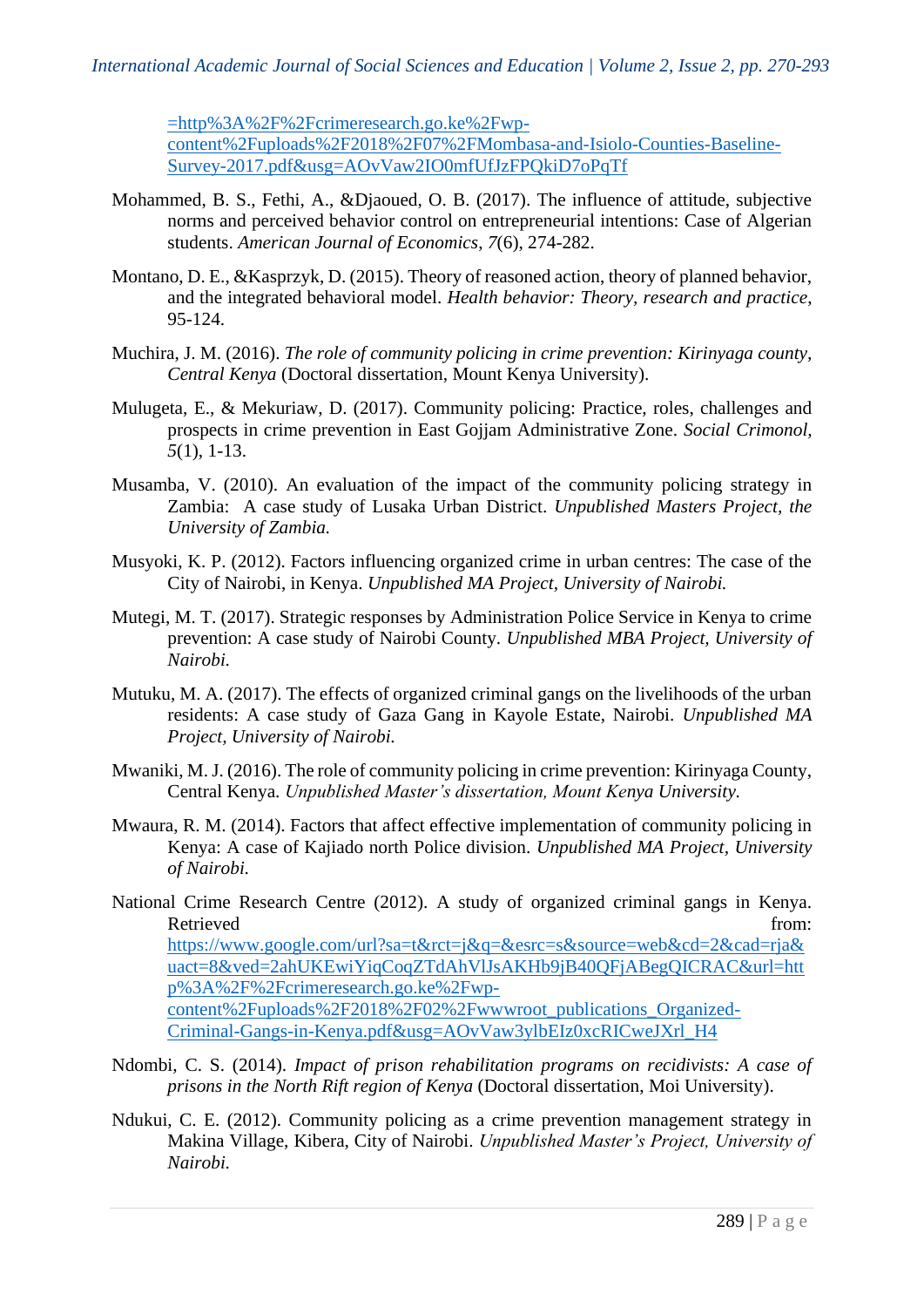- Ngutu, J. A. (2014). The Influence of poverty on crime among the Abanyole of Emuhaya district, Western Kenya. *IOSR Journal of Humanities and Social Science*, *19*(4), 108- 142.
- Njue, E. W. (2014). The effect of correctional institutions on control of juveniles' delinquency in Kenya: The case of Kabete and Dagoretti rehabilitation centres, Nairobi. *Unpublished MA Project, University of Nairobi.*
- Norris, C., McCahill, M., & Wood, D. (2002). The growth of CCTV: A global perspective on the international diffusion of video surveillance in publicly accessible space. *Surveillance & Society*, *2*(2/3).
- Ntshangase, M. P. (2015). *A study of juvenile delinquency amongst adolescents in secondary schools in Gauteng* (Doctoral dissertation).
- Nyaura, J. E.,&Ngugi, M. N. (2014). The benefits and challenges emanating from community policing in Kenya: A criminological perspective. *International Journal of Innovation and Scientific Research, 12*(1), 13-21.
- Odera, O. T. (2013). *Effectiveness of rehabilitation programmes on juvenile delinquents in Kenya: A survey of rehabilitation schools in Nairobi County* (Doctoral dissertation, Master's thesis, University of Nairobi). Retrieved October 3, 2016 from http://erepository. uonbi. ac. ke: 8080/xmlui/handle/11295/60034).
- Ogden, J. (2006). Understanding successful behaviour change. *Psychology & Health*, *21*, 112- 112.
- Okere, S. (2012). An evaluation of circuit television cameras in crime management: A case study of Nairobi Central Business District. *Unpublished MA Project, University of Nairobi.*
- Onyango, T. O. (2013). Effectiveness of rehabilitation programmes on juvenile delinquents in Kenya. A survey of rehabilitation schools in Nairobi county. *Nairobi: University of Nairobi (Unpublished MA thesis)*.
- Oyatsi, T. R. (2017). *Balancing competing interests: A study on Kenya's: Ability to reconcile national security with the right to privacy* (Doctoral dissertation, Strathmore University).
- Pavlou, P. A., &Fygenson, M. (2006). Understanding and predicting electronic commerce adoption: An extension of the theory of planned behavior. *MIS Quarterly*, 115-143.
- Phelps, M. S. (2011). Rehabilitation in the punitive era: The gap between rhetoric and reality in US prison programs. *Law & Society Review*, *45*(1), 33-68.
- Phillips, C. (1999). A review of CCTV evaluations: Crime reduction effects and attitudes towards its use. *Crime prevention studies*, *10*(1), 123-155.
- Piquero, A. R., Farrington, D. P., Welsh, B. C., Tremblay, R., & Jennings, W. G. (2009). Effects of early family/parent training programs on antisocial behavior and delinquency. *Journal of Experimental Criminology*, *5*(2), 83-120.
- Piza, E. L. (2016). The crime prevention effect of CCTV in public places: A propensity score analysis. *Journal of Crime and Justice*, DOI: 10.1080/0735648X.2016.1226931.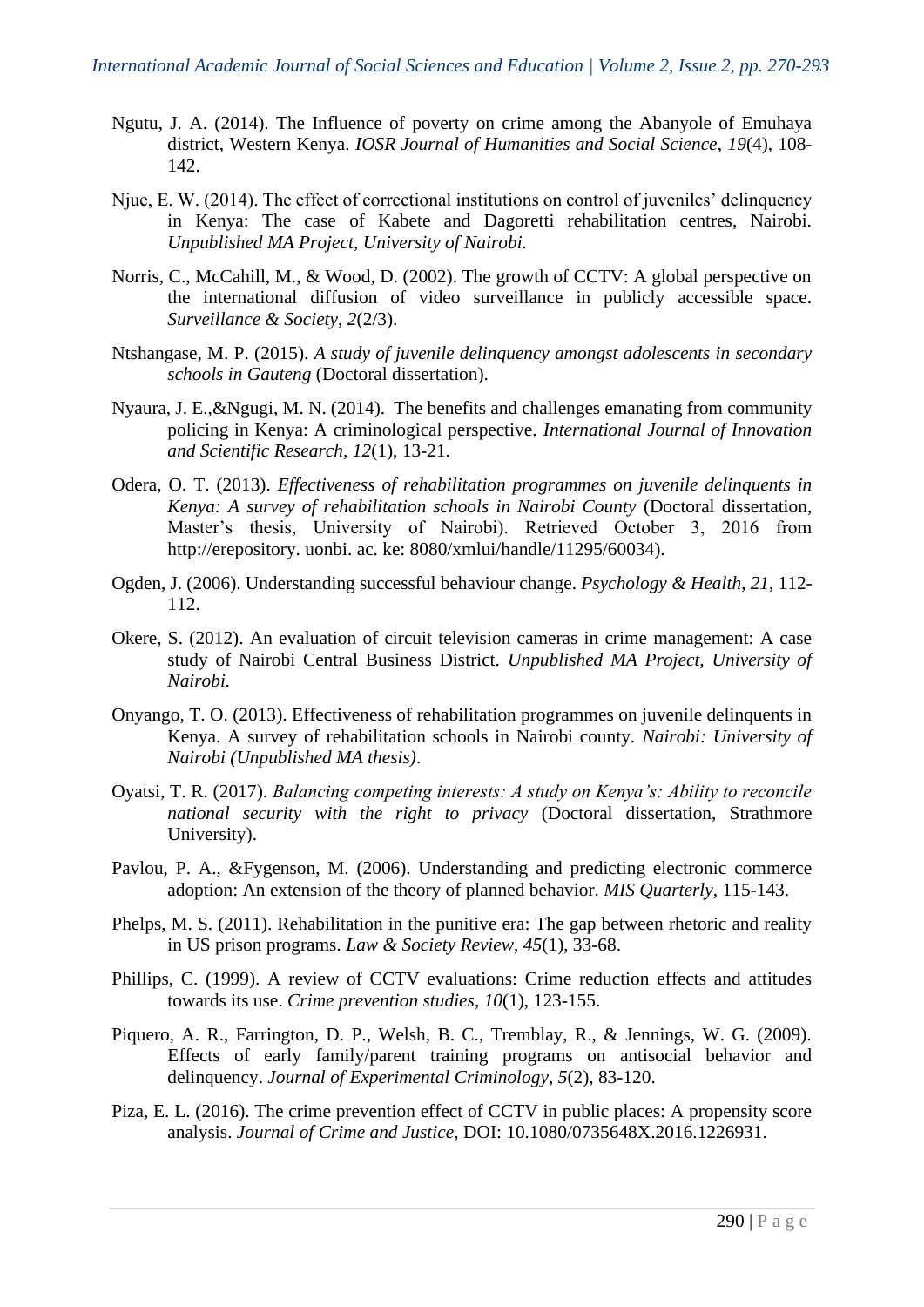- Przeszlowski, K. S., &Crichlow, V. J. (2018). An exploratory assessment of communityoriented policing implementation, social disorganization and crime in America. *Social Sciences*, *7*(3), 35.
- Purdy, D. W. (2013). Theoretical problems and operational issues in Verma, A., Dad, D.K. and Abraham, S. (eds) *Global community policing: Problems and challenges.* Florida: Taylor and Francis Group.
- Purser, C. W. (2010). *The conditioning effects of religiosity on the relationship between strain, negative emotions, and delinquency: A longitudinal assessment of General Strain Theory*. Mississippi State University.
- Pyrooz, D. C., & Sweeten, G. (2015). Gang membership between ages 5 and 17 years in the United States. *Journal of Adolescent Health*, *56*(4), 414-419.
- Rajpoot, Q. M., & Jensen, C. D. (2015). Video surveillance: Privacy issues and legal compliance. In *Promoting Social Change and Democracy Through Information Technology* (pp. 69-92). IGI global.
- Ratcliffe, J. H. (2016). *Intelligence-led policing*. Routledge.
- Reed, W. E. (2013). *The politics of community policing: The case of Seattle*. Routledge.
- Reyes, M. E., & Curry-Stevens, A. (2014). *What risks do African youth face of gang involvement? A community needs assessment in Multnomah County*. Portland, OR: Center to Advance Racial Equity, Portland State University.
- Rohe, W. M., Adams, R. E., & Arcury, T. A. (1997). *Community oriented policing: What it is, why it works, how to get started*. Center for Urban and Regional Studies, University of North Carolina at Chapel Hill.
- Rose, D. R., & Clear, T. R. (1998). Incarceration, social capital, and crime: Implications for social disorganization theory. *Criminology*, *36*(3), 441-480.
- Saferworld, U. K. (2008). Implementing community based policing in Kenya.Available online at http://www.saferworld.org.uk/images/pubdocs/Report.
- Sampson, R. J., & Groves, W. B. (1989). Community structure and crime: Testing socialdisorganization theory. *American Journal of Sociology*, *94*(4), 774-802.
- Sanga, B. (2017). Exposed: Juvenile gangs of Kenya's coastal area. Retrieved from: https://www.sde.co.ke/pulse/article/2000213664/exposed-juvenile-gangs-of-kenya-scoastal-area
- Sapa. (2010, November 18). Jules High girl admits to consensual sex. *Times Media Group*.

Schmalleger, F & Bartollas, C. (2011). *Juvenile delinquency*. USA: Pearson Education, Inc.

- Securex (2016). Securex Monthly Security Briefing. Retrieved from: [https://www.securexafrica.com/wp-content/uploads/2016/11/Securex-Monthly-](https://www.securexafrica.com/wp-content/uploads/2016/11/Securex-Monthly-Security-Briefing-March-2016..x60844.pdf)[Security-Briefing-March-2016..x60844.pdf](https://www.securexafrica.com/wp-content/uploads/2016/11/Securex-Monthly-Security-Briefing-March-2016..x60844.pdf)
- Shaw, C. R., & McKay, H. D. (1942). *Juvenile delinquency and urban areas*.Chicago, IL, US: University of Chicago Press.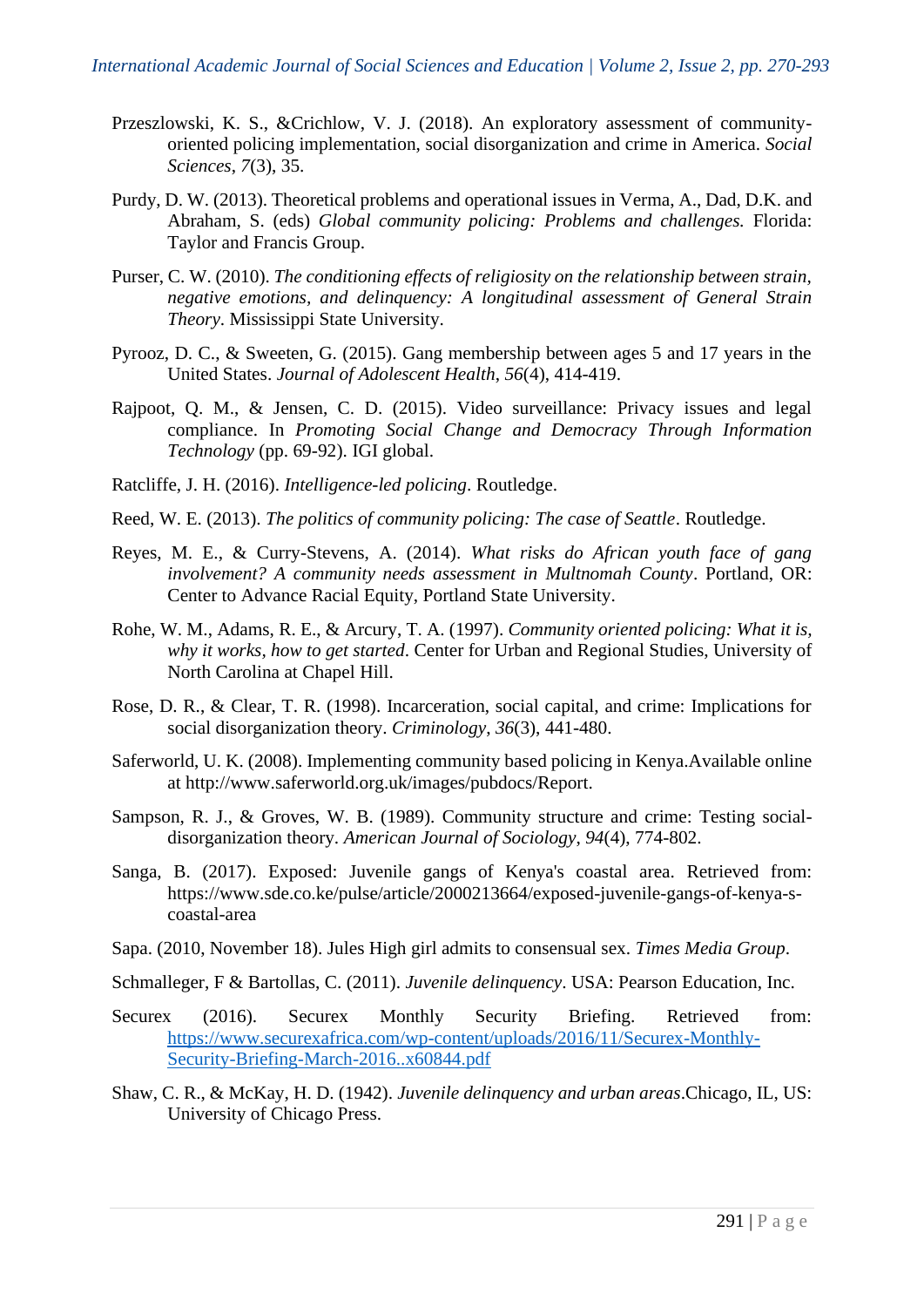- Silvestri, A., Oldfield, M., Squires, P., & Grimshaw, R. (2009). *Young people, knives and guns: a comprehensive review, analysis and critique of gun and knife crime strategies*. Centre for Crime and Justice Studies, King's College: London Strand, London.
- Simiyu, A. K. (2017). Factors contributing to juvenile recidivism in Kenyan prisons: The case of inmates of Kamiti Maximum Prison, Nairobi. *Unpublished MA Project, University of Nairobi.*
- Souverein, F. A., Ward, C. L., Visser, I., & Burton, P. (2016). Serious, violent young offenders in South Africa: Are they life-course persistent offenders? *Journal of Interpersonal Violence*, *31*(10), 1859-1882.
- Sozer, M. A. (2008). Assessing the performance of community policing: The effect of community policing practices on crime rates.*Unpublished Doctoral Dissertation, Indiana University of Pennsylvania.*
- Sozer, M. A., & Merlo, A. V. (2013). The impact of community policing on crime rates: Does the effect of community policing differ in large and small law enforcement agencies? *Police Practice and Research*, *14*(6), 506-521.
- Stolzenberg, L., & D'Alessio, S. J. (2008). Co-offending and the age-crime curve. *Journal of Research in Crime and Delinquency*, *45*(1), 65-86.
- Stutzer, A., &Zehnder, M. (2013). Is camera surveillance an effective measure of counterterrorism? *Defence and Peace Economics*, *24*(1), 1-14.
- Surveillance Camera Awareness Network (SCAN), & Deisman, W. (2009). *A Report on Camera Surveillance in Canada: Part One*. SCAN.
- Thornberry, T. P., &Krohn, M. D. (2001). The development of delinquency. In *Handbook of youth and justice* (pp. 289-305). Springer, Boston, MA.
- Vella, M. (2013). *Prevention is better than cure: Is CCTV effective in enhancing crime prevention in Valletta* (Bachelor's thesis, University of Malta).
- Wairuri, K., Chemlali, A., & Ruteree, M. (2018). Urban violence in Nakuru County, Kenya. *DIGNITY Publication Series on Torture and Organised Violence No. 16*
- Wanjohi, D. M. (2014). Influence of community policing on crime reduction in Kenya: A case of Machakos County. *Unpublished MA Project, University of Nairobi.*
- Webster, C. M. (2004). Limits of Justice: The role of the criminal justice system in reducing crime. In Bruce Kidd and Jim Phillips (Eds.). *Research on Community Safety* (pp. 96– 124). Toronto: Centre of Criminology, University of Toronto.
- Welsh, B. C., Farrington, D. P., & Taheri, S. A. (2015). Effectiveness and social costs of public area surveillance for crime prevention. *Annual Review of Law and Social Science*, *11*, 111-130.
- Wentz, E. A., &Schlimgen, K. A. (2012). Citizens' perceptions of police service and police response to community concerns. *Journal of Crime and Justice*, *35*(1), 114-133.
- White, C. (2015). Youth receiving treatment service in the juvenile justice system: An examination of funding sources and recidivism. *Unpublished doctoral dissertation, Arizona State University.*